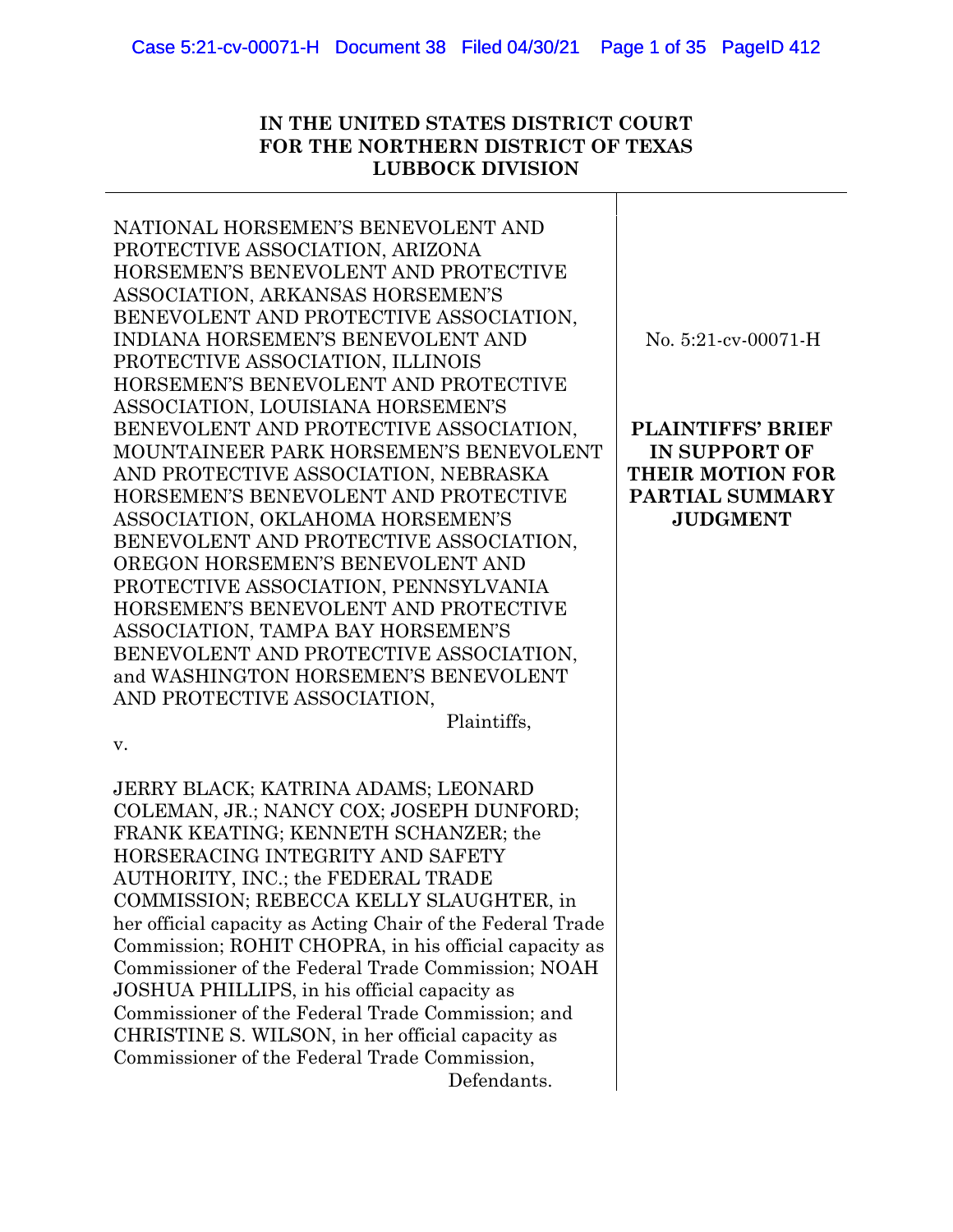# **TABLE OF CONTENTS**

| I.  | HISA's delegation of regulatory duties to the private Authority |                                                                                                                                                                               |  |  |  |
|-----|-----------------------------------------------------------------|-------------------------------------------------------------------------------------------------------------------------------------------------------------------------------|--|--|--|
|     | A.                                                              | The sweeping powers given to the Authority by HISA lack                                                                                                                       |  |  |  |
|     | В.                                                              | HISA violates the private nondelegation doctrine because<br>only the Authority and not the FTC can draft regulatory<br>rules, and the Authority has more than veto power over |  |  |  |
|     | $\mathcal{C}$ .                                                 | HISA violates the private nondelegation doctrine because                                                                                                                      |  |  |  |
|     | D.                                                              | HISA violates the private nondelegation doctrine because<br>it allows private entities to make some decisions with no                                                         |  |  |  |
| II. |                                                                 | HISA violates the private nondelegation doctrine and the Due<br>Process clause because it gives economically self-interested                                                  |  |  |  |
|     |                                                                 |                                                                                                                                                                               |  |  |  |
|     |                                                                 |                                                                                                                                                                               |  |  |  |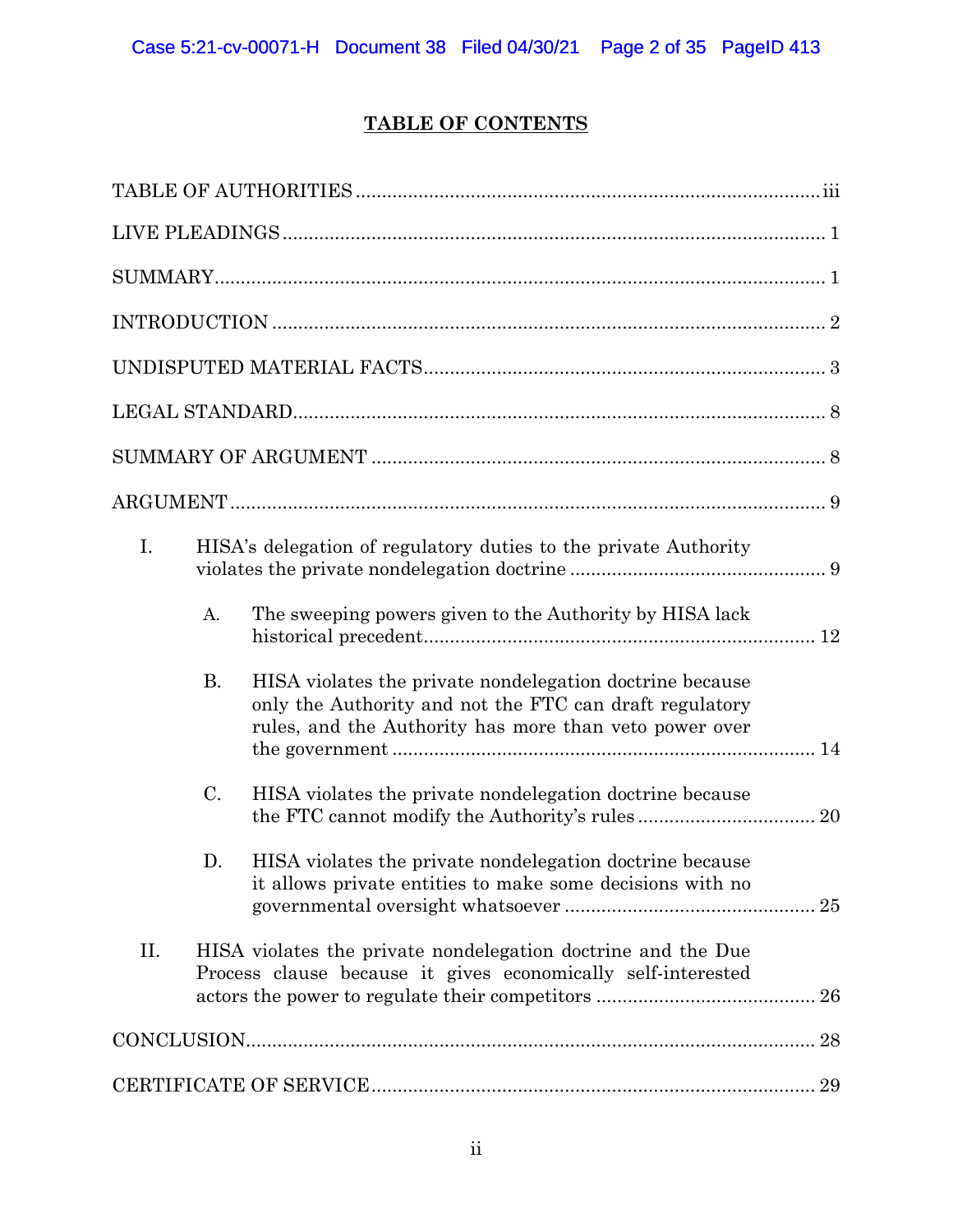# **TABLE OF AUTHORITIES**

## **Cases**

| A.L.A. Schechter Poultry Corp. v. United States, |
|--------------------------------------------------|
| Aslin v. Fin. Indus. Regul. Auth., Inc.,         |
| Ass'n of Am. R.R. v. U.S. Dep't. of Transp.,     |
| Brackeen v. Haaland, No. 18-11479,               |
| Buckley v. Valeo,                                |
| Carter v. Carter Coal Co.,                       |
| City of Dallas, Tex. v. F.C.C.,                  |
| Cospito v. Heckler,                              |
| Currin v. Wallace,                               |
| Dep't of Transp. v. Ass'n of Am. R.R.,           |
| Eubank v. City of Richmond,                      |
| First Jersey Sec., Inc. v. Bergen,               |
| Fletcher v. Peck,                                |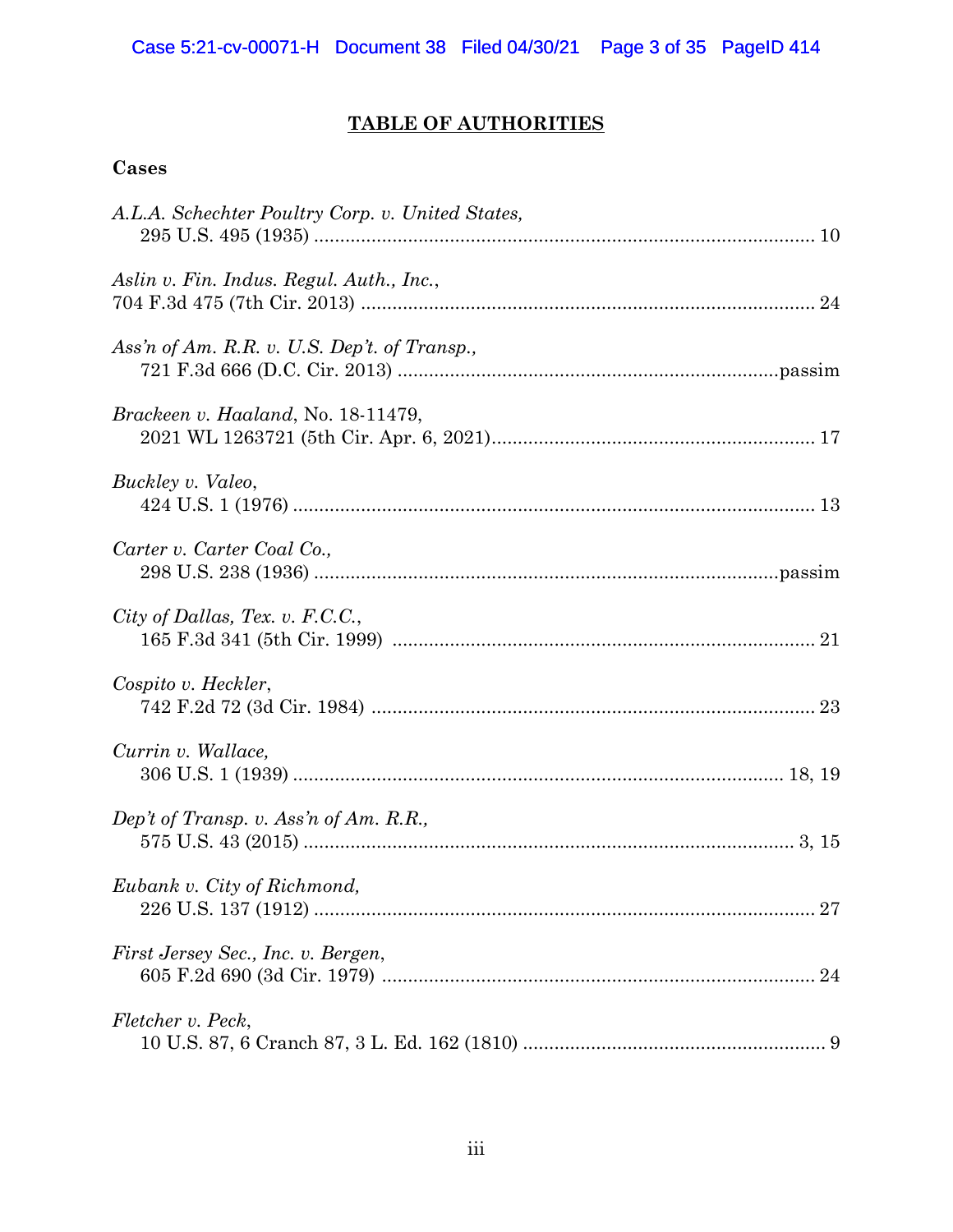| Free Enter. Fund v. Pub. Co. Accounting Oversight Bd.,                                                               |  |
|----------------------------------------------------------------------------------------------------------------------|--|
| $G$ undy v. U.S.,                                                                                                    |  |
| In re Series 7 Broker Qualification Exam Scoring Litig.,                                                             |  |
| Kentucky Division, Horsemen's Benevolent & Protective Association, Inc.<br>v. Turfway Park Racing Association, Inc., |  |
| Nat'l Ass'n of Regulatory Util. Comm'rs v. FCC,                                                                      |  |
| National Park and Conservation Ass'n v. Stanton,                                                                     |  |
| Panama Refining Co. v. Ryan,                                                                                         |  |
| Paul v. United States,                                                                                               |  |
| Pittston Co. v. United States,                                                                                       |  |
| $R.H. Johnson \& Co. v. S.E.C.,$                                                                                     |  |
| SEC v. Recile,                                                                                                       |  |
| Seila Law LLC v. Consumer Fin. Prot. Bureau,                                                                         |  |
| Sequoia Orange Co. v. Yeutter,                                                                                       |  |
| Sierra Club v. Sigler,                                                                                               |  |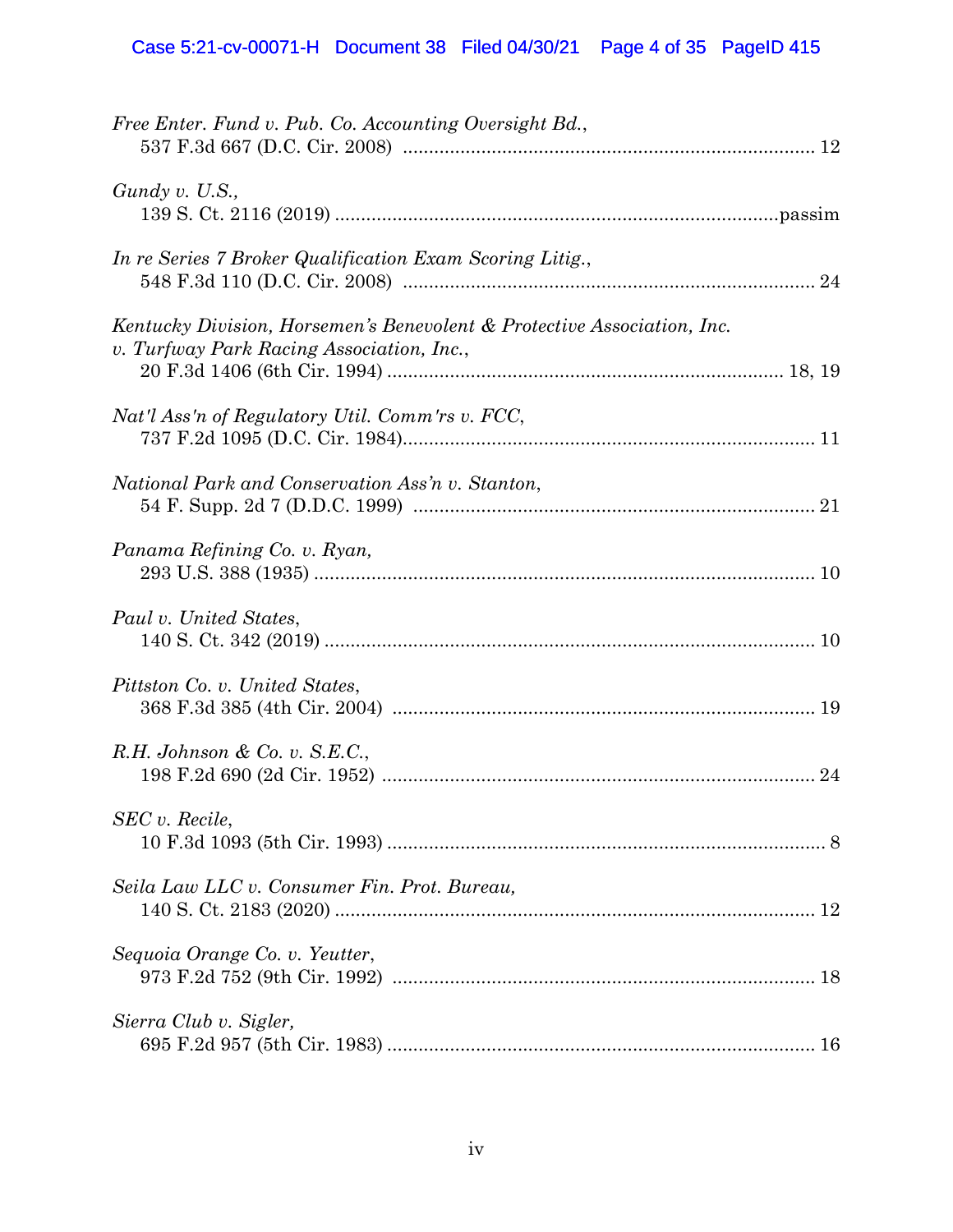# Case 5:21-cv-00071-H Document 38 Filed 04/30/21 Page 5 of 35 PageID 416

| Sorrell v. S.E.C.,                                                  |  |
|---------------------------------------------------------------------|--|
| Standard Inv. Chartered, Inc. v. Nat'l Ass'n of Sec. Dealers, Inc., |  |
| Sunshine Anthracite Coal Co. v. Adkins,                             |  |
| State v. Rettig,                                                    |  |
| Texas v. Rettig,                                                    |  |
| Todd & Co., Inc. v. S.E.C.,                                         |  |
| United States v. Frame,                                             |  |
| Washington ex rel. Seattle Title Trust Co. v. Roberge,              |  |
| Wayman v. Southard,                                                 |  |
| <b>Statutes</b>                                                     |  |
|                                                                     |  |
| Consolidated Appropriations Act, 2021                               |  |
| Percy-Gray Racing Law,                                              |  |
| Federal Trade Commission                                            |  |
| <b>Other Authorities</b>                                            |  |
|                                                                     |  |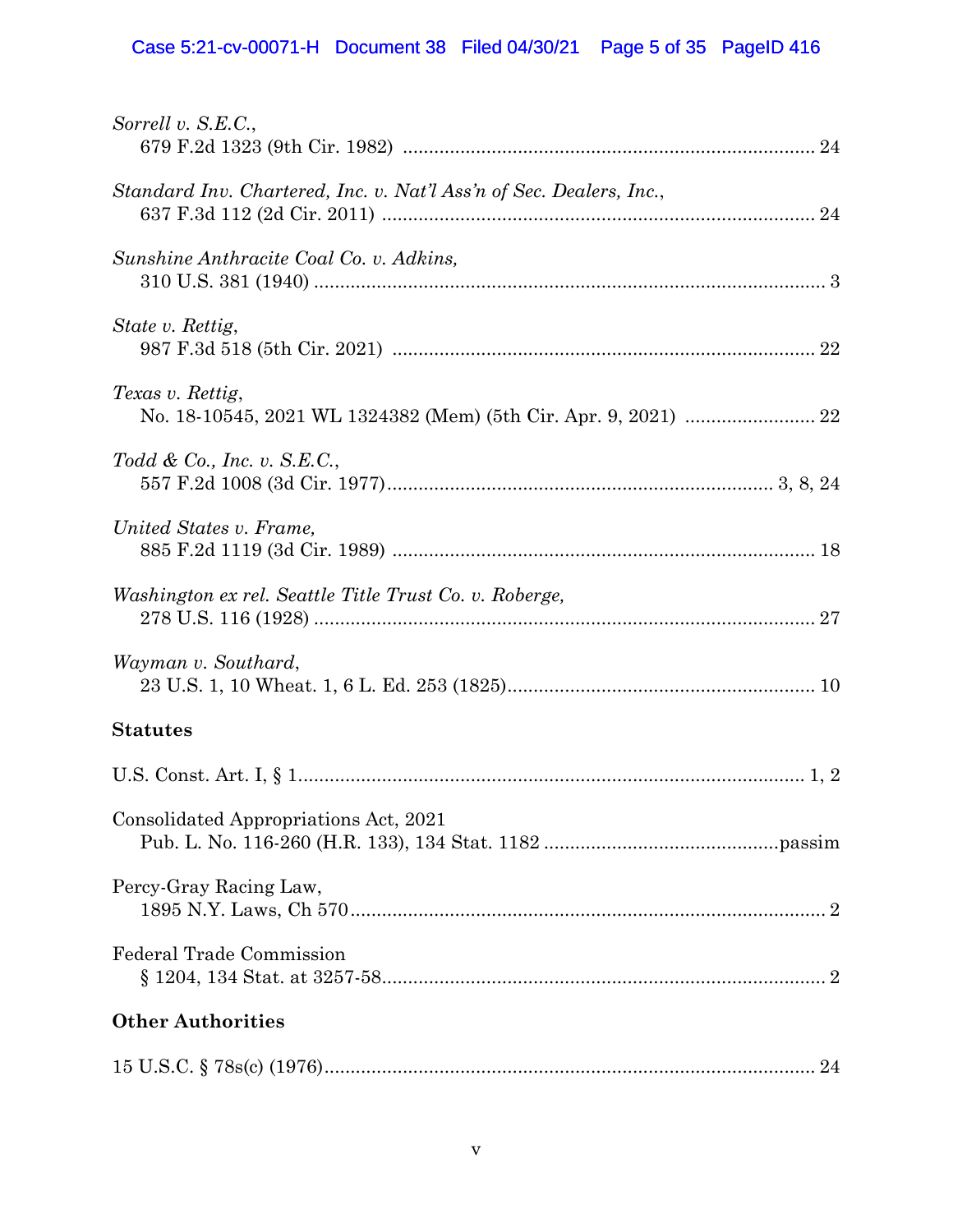# Case 5:21-cv-00071-H Document 38 Filed 04/30/21 Page 6 of 35 PageID 417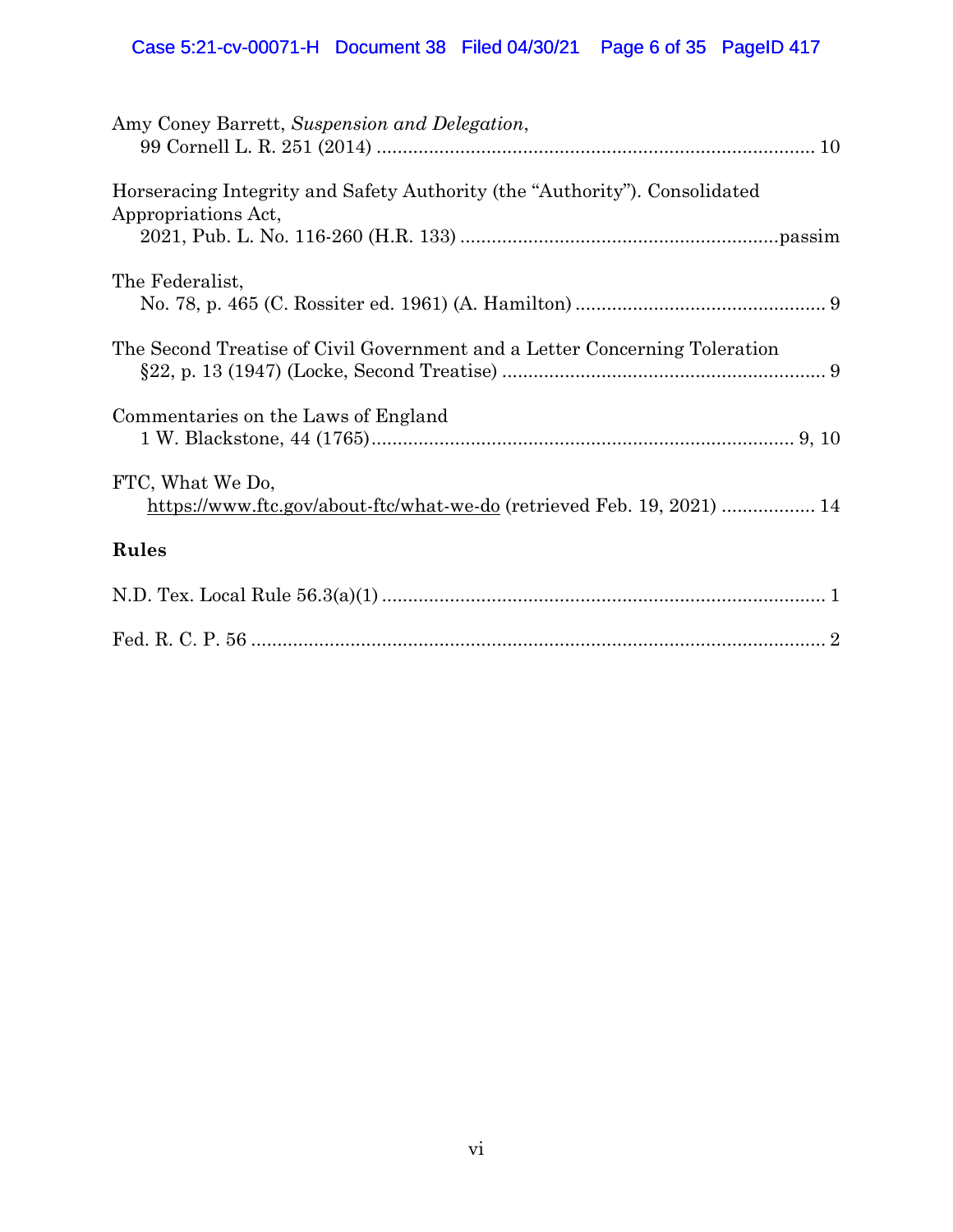## **PLAINTIFFS' BRIEF IN SUPPORT OF THEIR MOTION FOR PARTIAL SUMMARY JUDGMENT**

Plaintiffs move the Court to grant them summary judgment on Claim I, the Private Nondelegation Doctrine found in Article 1, Section 1 of the U.S. Constitution, and Claim IV, the Due Process clause of the Fifth Amendment of the U.S. Constitution, of their First Amended Complaint [Dkt. 23]. There are no genuine issues of material fact, and Plaintiffs are entitled to summary judgment on these two claims as a matter of law based on the reasons stated in the memorandum below and the materials in the accompanying appendix.

## **LIVE PLEADINGS**

Plaintiffs' First Amended Complaint Apr. 2, 2021 Dkt. 23

#### **SUMMARY**

Pursuant to Local Rule 56.3(a)(1), Plaintiffs list the elements of their claims:

Claim I: Private Nondelegation Doctrine found in Article 1, Section 1

- 1. Congress delegated legislative or regulatory authority.
- 2. The recipient of the delegation is a private entity.

Claim IV: Due Process clause of the Fifth Amendment

- 1. Congress delegated legislative or regulatory authority.
- 2. The recipient of the delegation is a private, economically self-interested actor.
- 3. Competitors of the economically self-interested actor are regulated by the legislative or regulatory authority.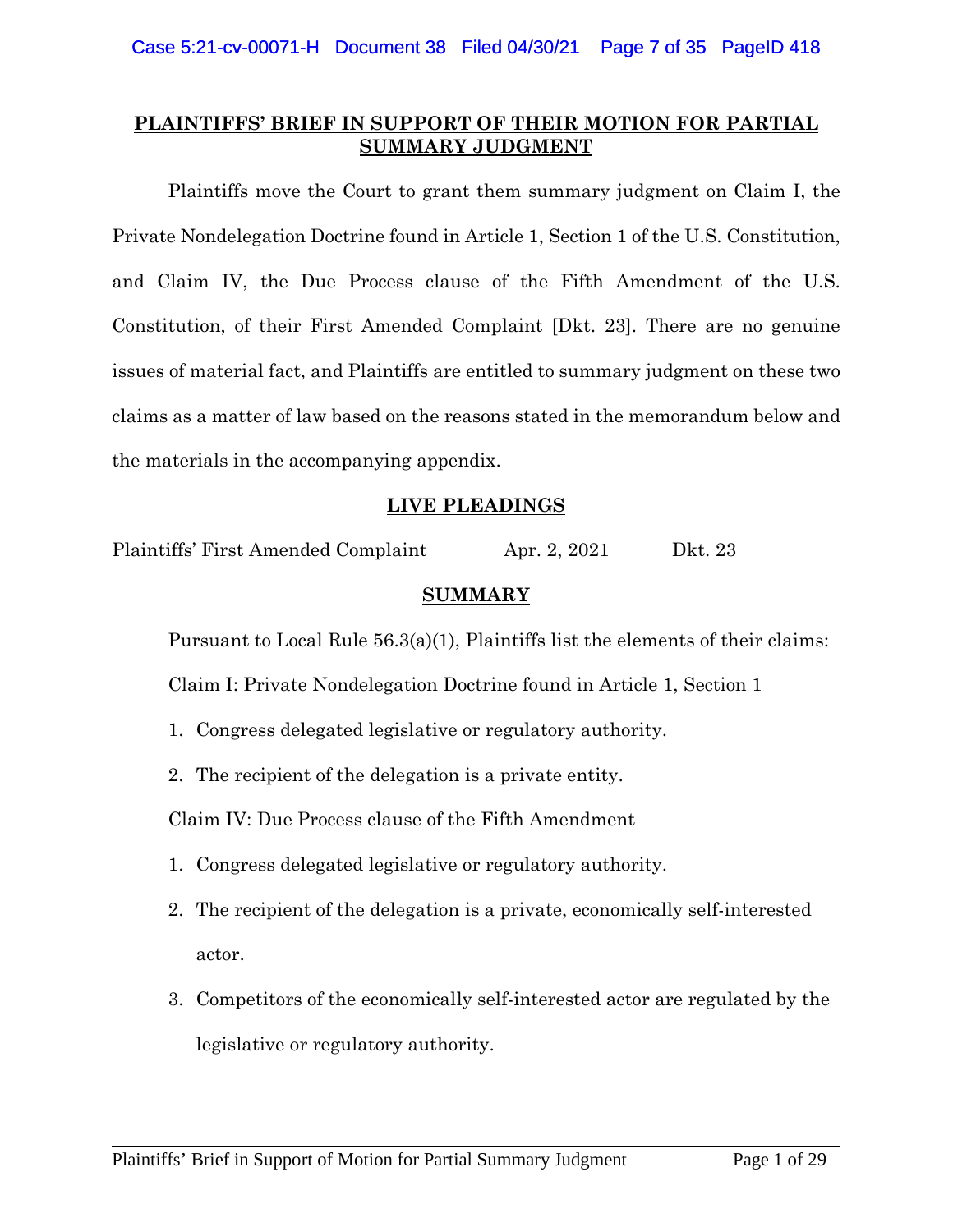#### **INTRODUCTION**

On December 27, 2020, Congress unconstitutionally delegated legislative authority to a private entity. With little fanfare and no Senate debate, the Horseracing Safety and Integrity Act ("HISA") was slipped through as part of the 2,000-page Consolidated Appropriations Act, 2021, more popularly known as the second COVID-19 stimulus bill. HISA nationalized regulation of the horseracing industry, which state racing commissions have regulated for over 125 years. *See, e.g.,* Percy-Gray Racing Law, 1895 N.Y. Laws, Ch. 570. But instead of writing the regulations itself, Congress unconstitutionally delegated its legislative authority to a newly-created private entity, the Horseracing Integrity and Safety Authority (the "Authority"). Consolidated Appropriations Act, 2021, Pub. L. No. 116-260 (H.R. 133), §§ 1202(1), 1203(a), 134 Stat. 1182, 3252-53. This delegation of legislative authority to a private entity violated Article I, Section 1 of the U.S. Constitution, which states that, "All legislative Powers herein granted shall be vested in a Congress of the United States . . . ." U.S. Const. Art. I, § 1.

Plaintiffs bring this Brief in Support of their Motion for Partial Summary Judgment, pursuant to Federal Rule of Civil Procedure 56, asking the Court to declare HISA unconstitutional and issue an injunction prohibiting Defendants from implementing or enforcing HISA.

The delegation of power to the Authority in HISA was one of the most egregious private delegations in history. *Cf. Carter v. Carter Coal Co.*, 298 U.S. 238, 310-11 (1936) (enjoining a large faction of the coal industry from regulating others in the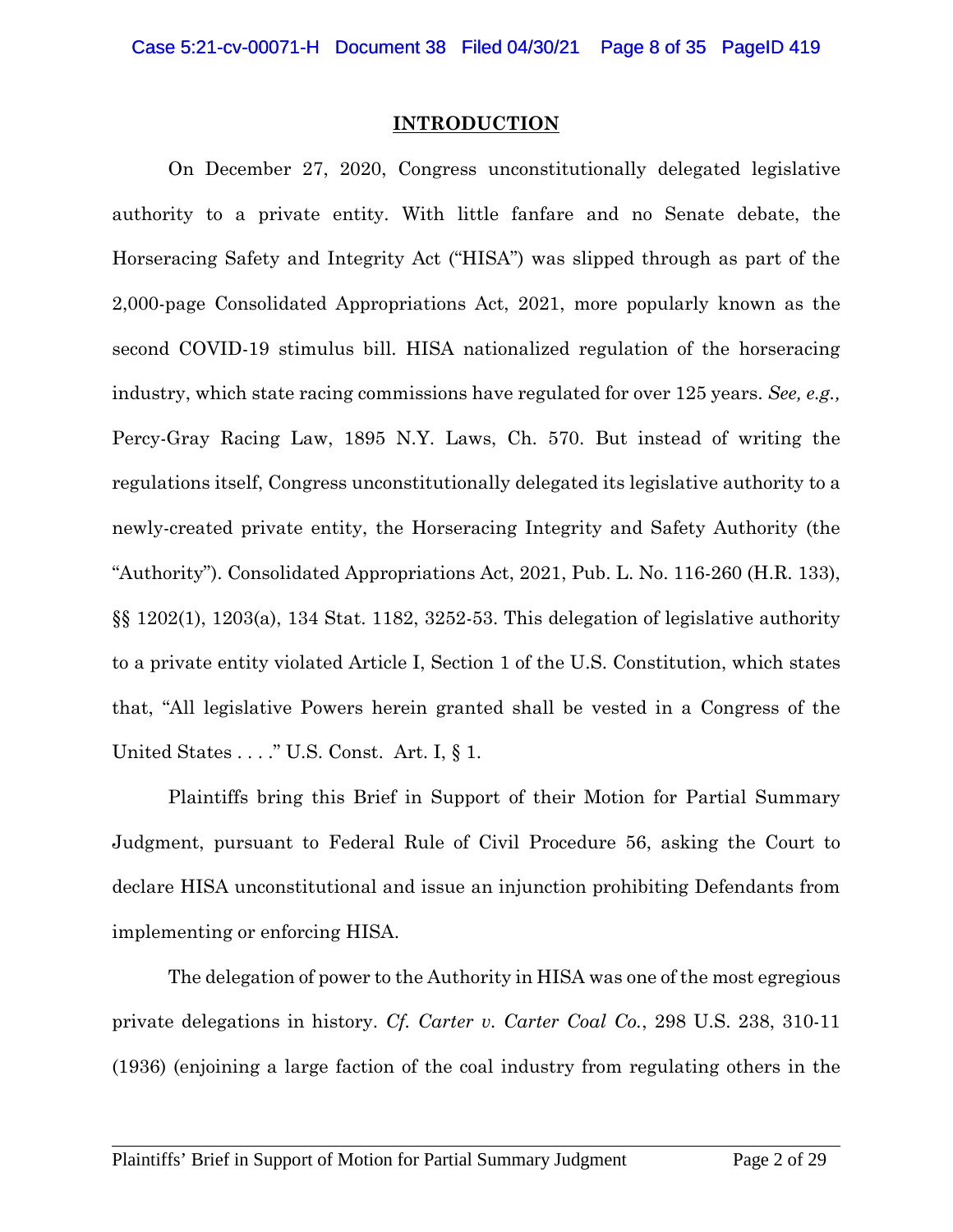industry). Congress empowered a small faction of the Horseracing Industry to set up the private Authority and then write the rules governing its competitors in the rest of the industry. § 1203(a), 134 Stat. at 3253. In a failed attempt to rectify its unconstitutional delegation, Congress assigned minimal oversight of the Authority to a governmental body with no experience, expertise, or connection with the horseracing industry: the Federal Trade Commission ("FTC" or the "Commission"). § 1204, 134 Stat. at 3257-58. Worse than even the statute enjoined in the D.C. Circuit Court "*Amtrak*" case, HISA did not give the FTC the ability to write the regulatory rules. §§ 1204(a), (b), 134 Stat. at 3257-58; *see Ass'n of Am. R.R. v. U.S. Dep't of Transp.*, 721 F.3d 666, 671 (D.C. Cir. 2013) ("*Amtrak*") (*vacated and remanded on other grounds by Dep't of Transp. v. Ass'n of Am. R.R.*, 575 U.S. 43, 135 S. Ct. 1225 (2015)). And unlike other statutes courts have previously upheld, HISA gave the FTC no ability to rewrite or "modify" the rules. § 1204(c), 134 Stat. at 3258 (FTC may only "make recommendations to the Authority to modify the proposed rule" but may not directly modify them); *see Sunshine Anthracite Coal Co. v. Adkins*, 310 U.S. 381, 388 (1940); *Todd & Co., Inc. v. S.E.C.*, 557 F.2d 1008, 1012 (3d Cir. 1977). Therefore, the delegation of power in HISA violates the private nondelegation doctrine and the Due Process clause, and this Court should enjoin Defendants from taking any actions to implement or enforce HISA.

#### **UNDISPUTED MATERIAL FACTS**

1. Plaintiffs Arizona HBPA, Arkansas HBPA, Indiana HBPA, Illinois HBPA, Louisiana HBPA, Mountaineer Park HBPA, Nebraska HBPA, Oklahoma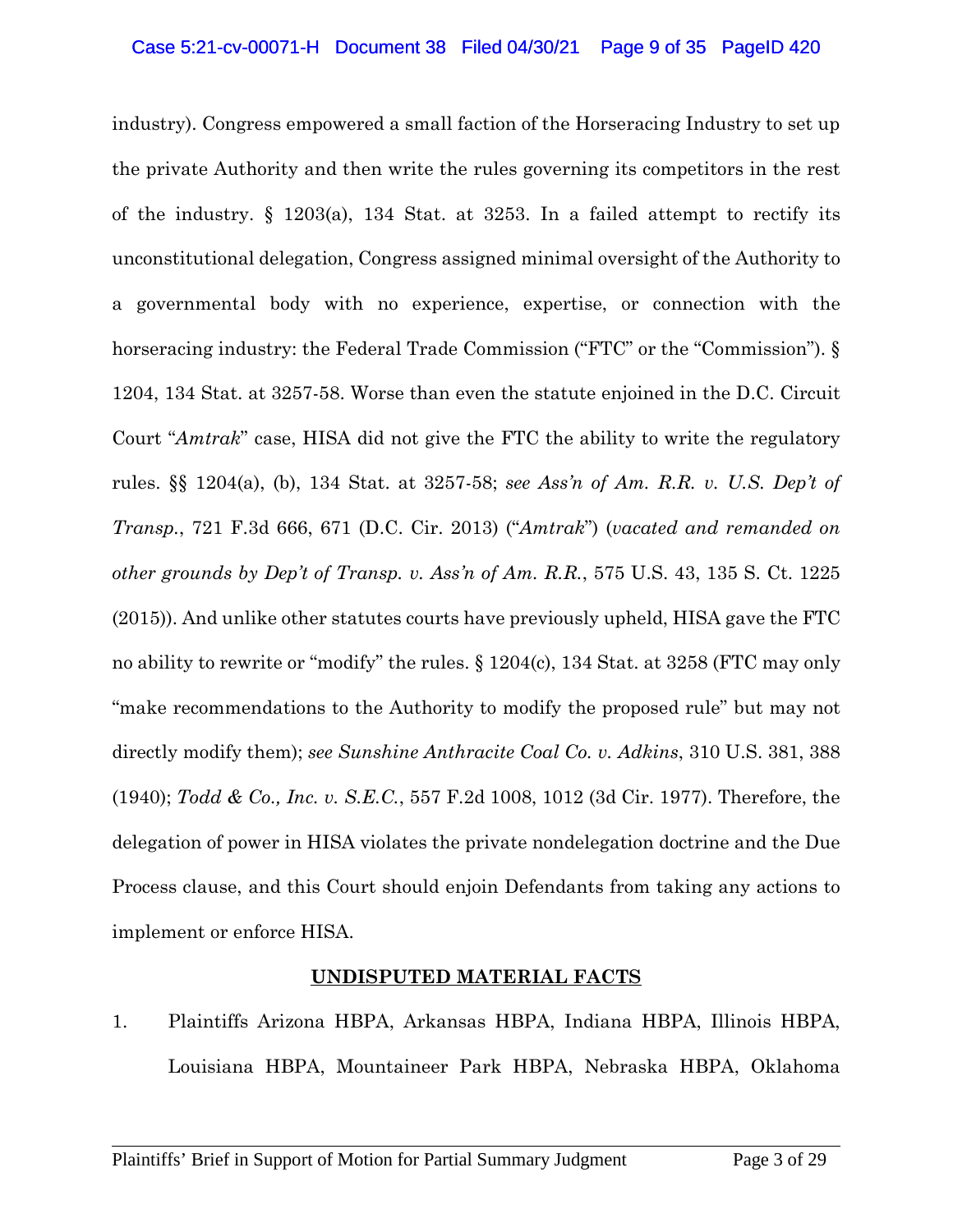HBPA, Oregon HBPA, Pennsylvania HBPA, Tampa Bay HBPA, and Washington HBPA and are all affiliates of Plaintiff National HBPA (collectively, "Plaintiffs" or the "Horsemen") and have as their members thousands of men and women who own, train, and race Thoroughbred horses in the United States. (Eric Hamelback Decl., ¶ 5, App'x 2).

- 2. State agencies regulate and license the Thoroughbred owner and trainer members of Plaintiffs. *Id.* ¶ 6, App'x 2.
- 3. Defendant Jerry Black is a member of the Nominating Committee for the Authority (the "Nominating Committee") and resides in Lubbock, Texas, in the Northern District of Texas. Bylaws of Horseracing Integrity and Safety Authority, Inc., ("HISA Bylaws") (Sept. 30, 2020) (Jennings Decl. Ex. F, App'x 48); *Blue-Ribbon Nominating Committee Formed to Select Horseracing Integrity and Safety Authority Board Members,* Paulick Report (Oct. 6, 2020, 4:33 P.M.) (Jennings Decl. Ex. C, App'x 14).
- 4. Defendant Katrina Adams is a member of the Nominating Committee and resides in White Plains, New York. HISA Bylaws (Jennings Decl. Ex. F, App'x 48); Paulick Report (Jennings Decl. Ex. C, App'x 14).
- 5. Defendant Leonard Coleman, Jr. is a co-chair of the Nominating Committee and resides in Atlantic Highlands, New Jersey. HISA Bylaws (Jennings Decl. Ex. F, App'x 47); Paulick Report (Jennings Decl. Ex. C, App'x 14).
- 6. Defendant Nancy Cox is a co-chair of the Nominating Committee and resides in Lexington, Kentucky. HISA Bylaws (Jennings Decl. Ex. F, App'x 47);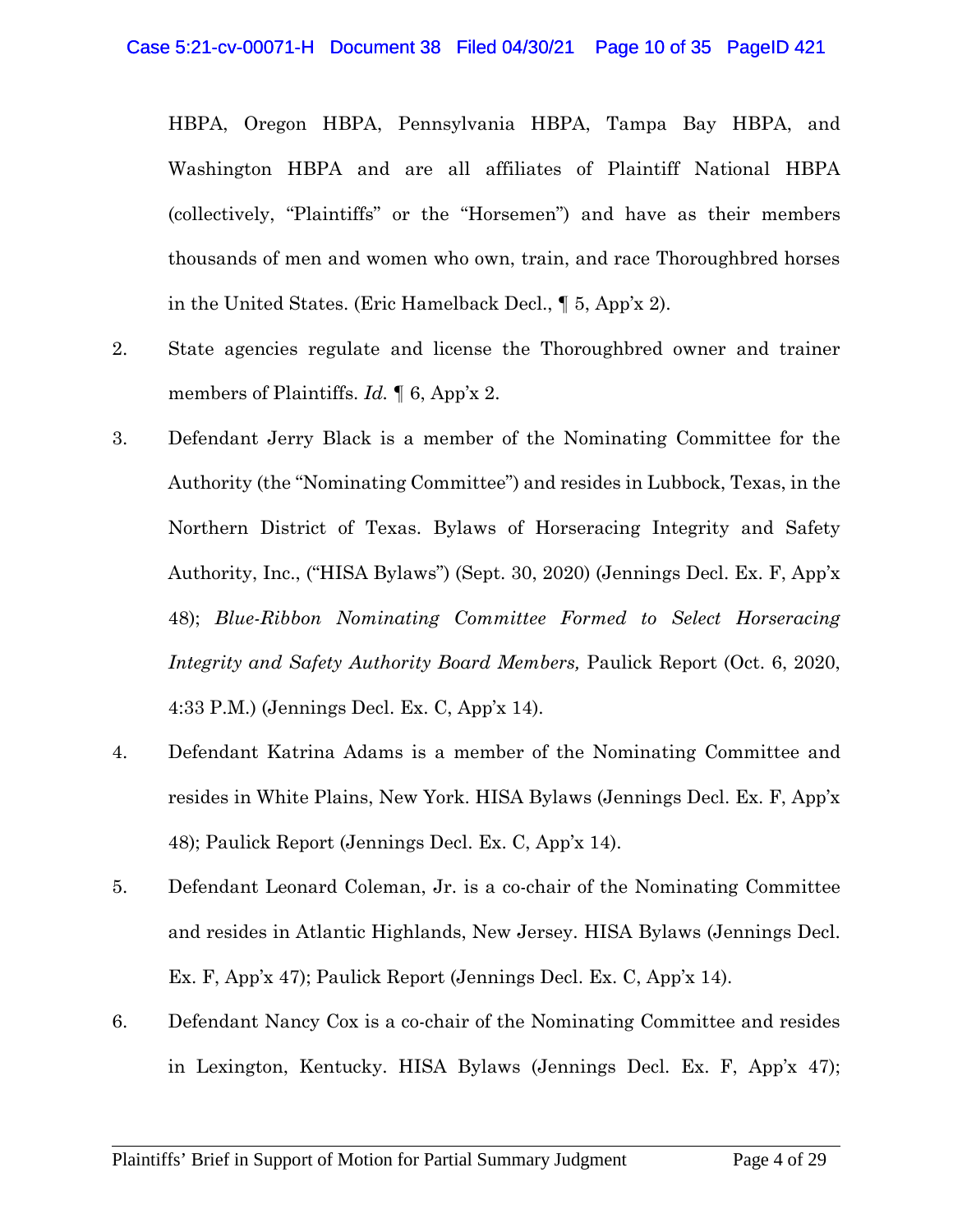Paulick Report (Jennings Decl. Ex. C, App'x 14).

- 7. Defendant Joseph Dunford is a member of the Nominating Committee and resides in Marshfield, Massachusetts. HISA Bylaws (Jennings Decl. Ex. F, App'x 48); Paulick Report (Jennings Decl. Ex. C, App'x 14).
- 8. Defendant Frank Keating is a member of the Nominating Committee and resides in McLean, Virginia. HISA Bylaws (Jennings Decl. Ex. F, App'x 48); Paulick Report (Jennings Decl. Ex. C, App'x 14).
- 9. Defendant Kenneth Schanzer is a member of the Nominating Committee and resides in Avon, Colorado. HISA Bylaws (Jennings Decl. Ex. F, App'x 48); Paulick Report (Oct. 6, 2020, 4:33 P.M.) (Jennings Decl. Ex. C, App'x 15).
- 10. Defendant Horseracing Integrity and Safety Authority, Inc. is a nonprofit Delaware corporation and is a private entity and not a governmental body. HISA Bylaws (Jennings Decl. Ex. F, App'x 40); Certificate of Incorporation of Horseracing Integrity and Safety Authority, Inc., State of Delaware (Sept. 8, 2020) (Stephens Decl. Ex. A, App'x 95).
- 11. Defendant Federal Trade Commission is a federal agency that maintains its headquarters in Washington, D.C. *FTC Headquarters,* Federal Trade Comm'n, (Jennings Decl. Ex. B, App'x 11).
- 12. Defendant Rebecca Kelly Slaughter is Acting Chair of the FTC. *Commissioners,* Federal Trade Comm'n, (Jennings Decl. Ex. A, App'x 8).
- 13. Defendant Rohit Chopra is a Commissioner of the FTC. *Id.*
- 14. Defendant Noah Joshua Phillips is a Commissioner of the FTC. *Id.*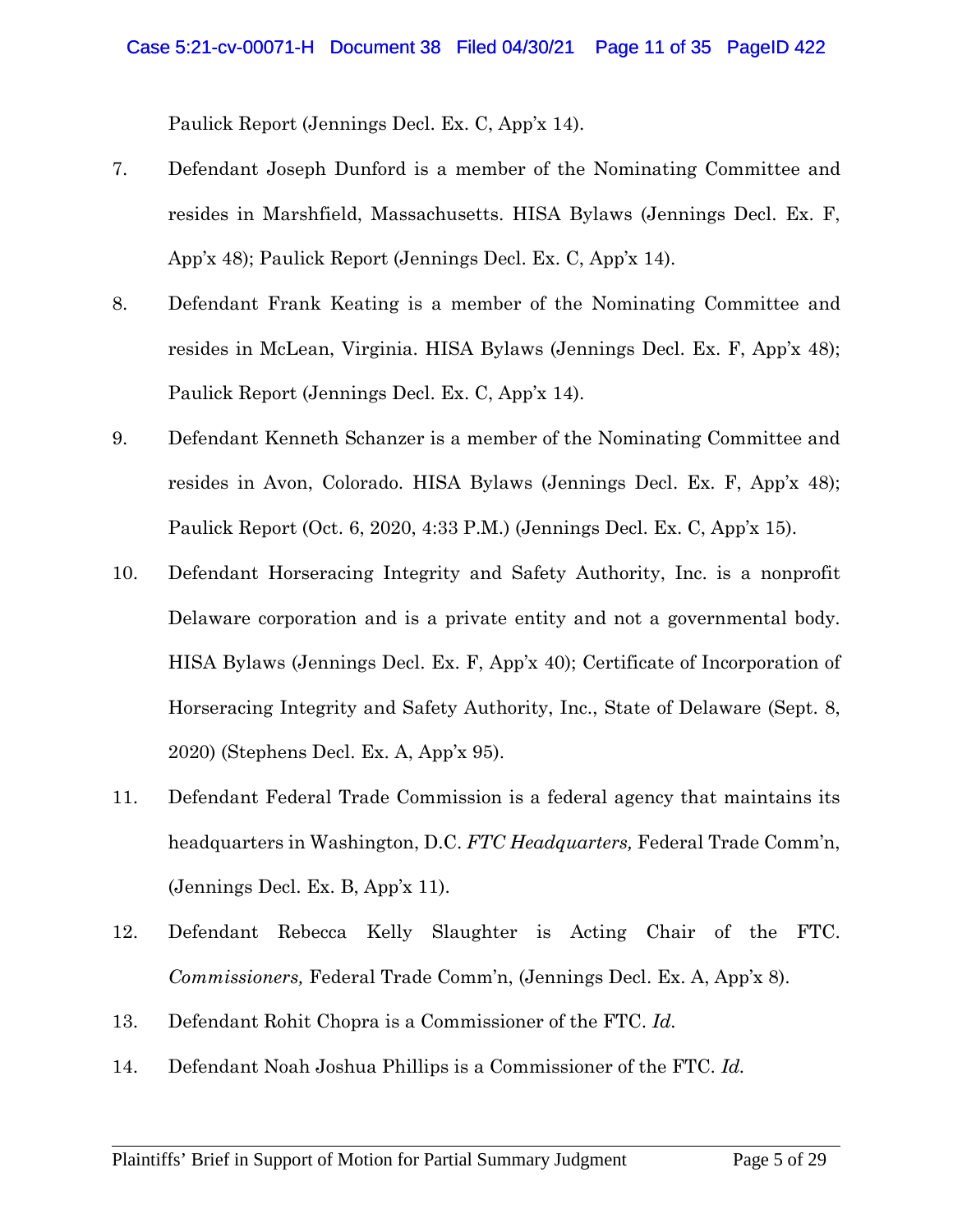- 15. Defendant Christine S. Wilson is a Commissioner of the FTC. *Id.*
- 16. Defendants Slaughter, Chopra, Phillips, and Wilson are officers of the FTC. *Id.*
- 17. The FTC's unique dual mission is to protect consumers and promote competition. The FTC protects consumers by stopping unfair, deceptive, or fraudulent practices in the marketplace. The FTC promotes competition by enforcing antitrust laws. FTC, *About the FTC,* ftc.gov/about-ftc (last visited April 30, 2021).
- 18. On September 8, 2020 the Authority filed a Certificate of Incorporation in Delaware. Certificate of Incorporation of Horseracing Integrity and Safety Authority, Inc., State of Delaware (Sept. 8, 2020) (Stephens Decl. Ex. A, App'x 99).
- 19. On September 29, 2020, the Horseracing Integrity and Safety Act of 2020, H.R. 1754, passed the U.S. House of Representatives on a voice vote with no debate. It was never discussed either in committee or on the floor of the U.S. Senate. Congress.gov (Jennings Decl. Ex. G, App'x 61).
- 20. The temporary Directors of the Authority appointed Defendants Black, Adams, Coleman, Cox, Dunford, Keating, and Schanzer to serve on the Nominating Committee, and publicized their appointment with a press release on October 6, 2020. Paulick Report (Jennings Decl. Ex. C, App'x 13-15).
- 21. The Consolidated Appropriations Act, 2021, was signed into law on December 27, 2020 as Public Law No. 116-260, and Title XII of Division FF constitutes the Horseracing Integrity and Safety Act of 2020. Public Law No. 116-260, §§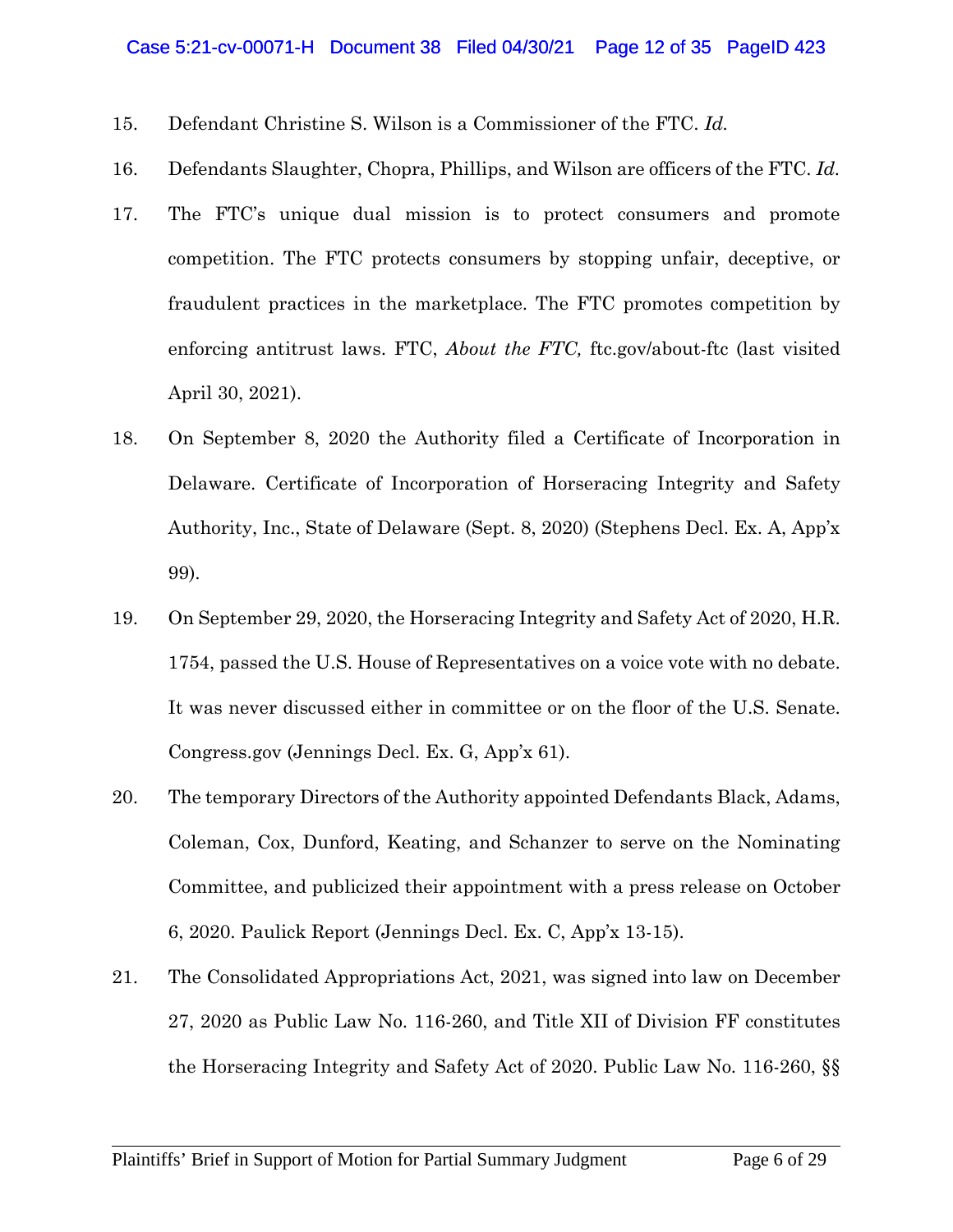1201-1212, 134 Stat. 1182, 3252-75. (McQuaid Decl., ¶ 9; App'x 101-27).

- 22. The FTC has no experience regulating horse racing. (Hamelback Decl.,  $\P$  7, App'x  $2$ ).
- 23. HISA gives a minority of the horseracing industry the authority to regulate the majority of the industry. § 1203, 134 Stat. at 3253-57; Paulick Report (Jennings Decl. Ex. C, App'x 14-15); Charles Hayward, *Horseracing Integrity and Safety Act: Why Some Horsemen's Groups Have Got It So Wrong,*  Thoroughbred Racing Commentary (March 30, 2021), (Jennings Decl. Ex. D, App'x 19-23); Gus Garcia-Roberts, *With Private Eyes and Political Muscle, Horse Racing's Elite Pushed to Punish Dopers,* The Washington Post (April 29, 2021, 2:00 p.m.) (Jennings Decl. Ex. H, App'x 63-82); *Statement from the CHRI on the passage of the Horseracing Integrity Safety Act*, Jockey Club (Dec. 22, 2020) (Jennings Decl. Ex. I, App'x 83-86); *Horseracing Integrity and Safety Act Passes Congress*, Jockey Club (Dec. 22, 2020) (Jennings Decl. Ex. J, App'x 87- 91).
- 24. Plaintiffs are regulated by HISA and by the Authority. (Hamelback Decl., ¶ 8, App'x  $2$ ).
- 25. The Nominating Committee was hand-picked by a small group of selfinterested actors within the horseracing industry who supported passage of HISA, over the objections of thousands of owners and trainers represented by Plaintiffs. *Horseracing Integrity and Safety Authority*, (Jennings Decl. Ex. E, App'x 28); Paulick Report (Jennings Decl. Ex. C, App'x 14); Hayward,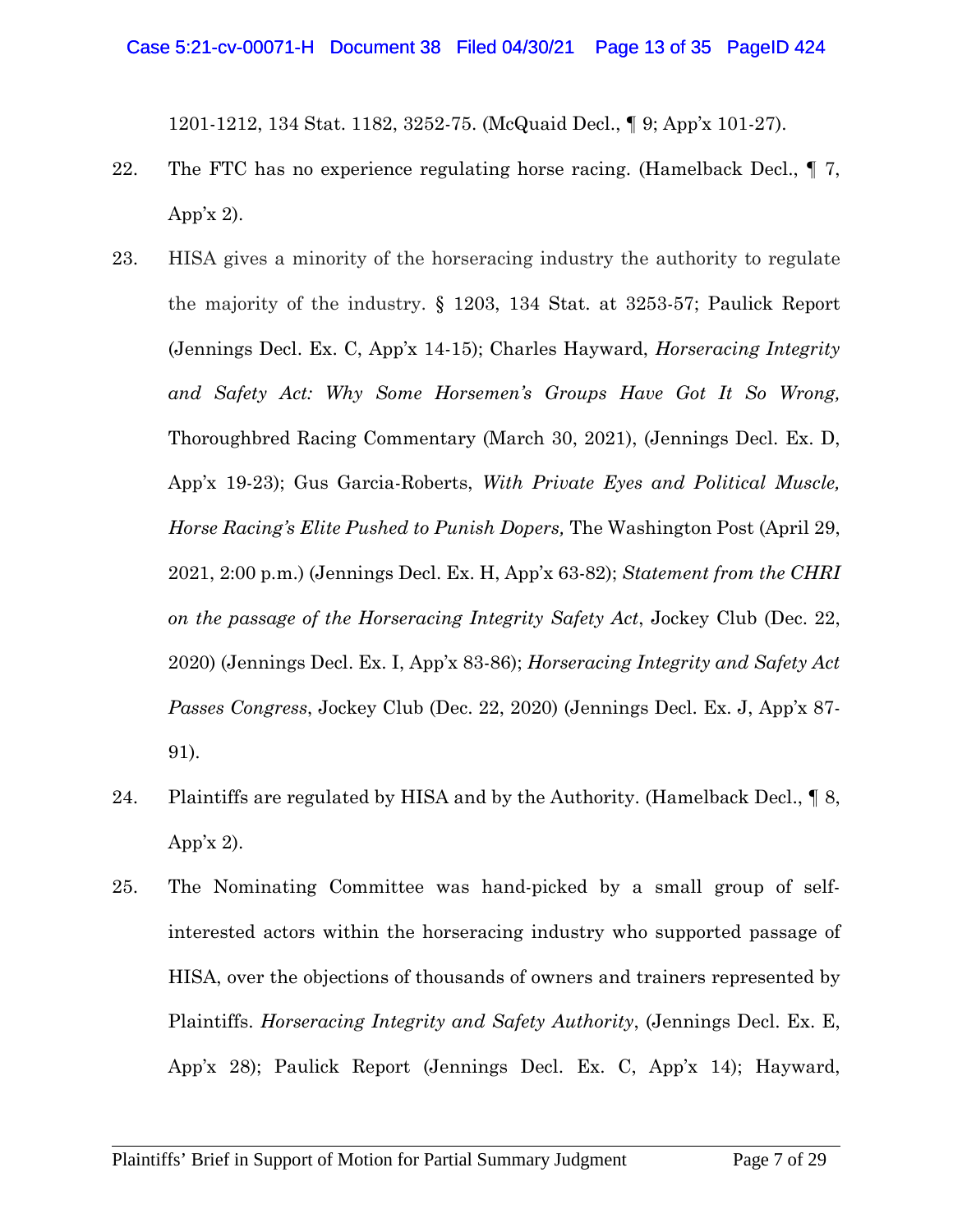*Horseracing Integrity and Safety Act* (Jennings Decl. Ex. I, App'x 83-86); Garcia-Roberts, *With Private Eyes and Political Muscle* (Jennings Decl. Ex. H, App'x 63-82); *Statement from CHRI* (Jennings Decl. Ex. I, App'x 83-86); *HISA Passes Congress* (Jennings Decl. Ex. J, App'x 87-91).

- 26. Plaintiffs compete with those who selected the Nominating Committee and advocated for passage of HISA. (Hamelback Decl., ¶ 9, App'x 3).
- 27. The Nominating Committee has already solicited names of individuals for it to consider as initial Board members of the Authority. *Horseracing Integrity and Safety Authority*, (Jennings Decl. Ex. E, App'x 31); Paulick Report (Jennings Decl. Ex. C, App'x 15).
- 28. The Nominating Committee intends to appoint initial members of the Board of the Authority in Spring 2021. *Horseracing Integrity and Safety Authority*, (Jennings Decl. Ex. E, App'x 34).

## **LEGAL STANDARD**

"[A] motion for summary judgment shall be granted 'if the pleadings, depositions, answers to interrogatories, and admissions on file, together with the affidavits, if any, show that there is no genuine issue as to any material fact and that the moving party is entitled to summary judgment as a matter of law.'" *SEC v. Recile*, 10 F.3d 1093, 1097 (5th Cir. 1993), quoting Fed. R. Civ. P. 56(c).

#### **SUMMARY OF ARGUMENT**

Congress cannot delegate regulatory authority to a private entity like the Authority. *See Carter Coal*, 298 U.S. at 310-11. The delegation of authority in HISA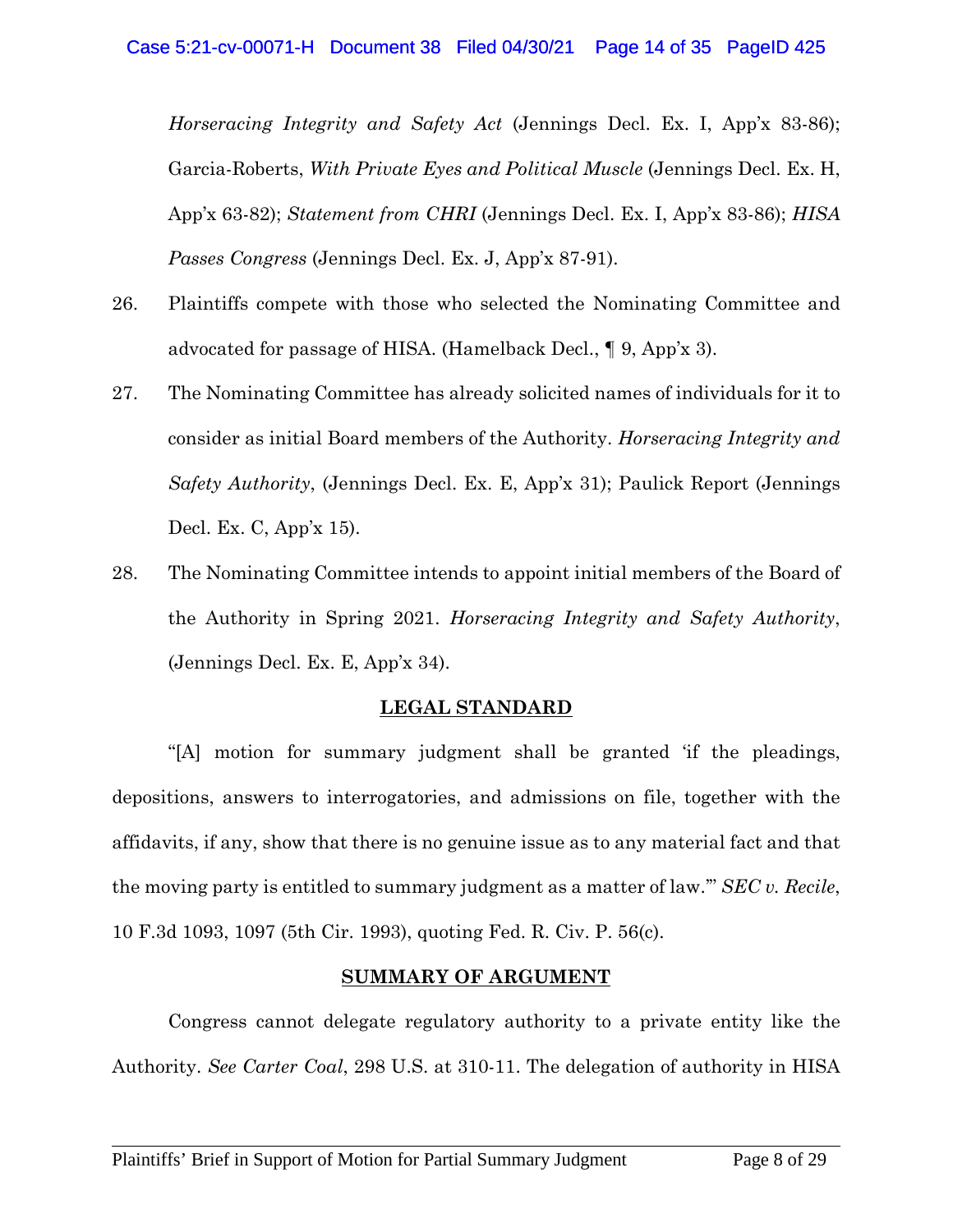#### Case 5:21-cv-00071-H Document 38 Filed 04/30/21 Page 15 of 35 PageID 426

lacks historical precedent. Where, as here, a private entity like the Authority can exclusively draft the regulatory rules and, thus, has an "effective veto" over the governmental body tasked with oversight, the FTC, the delegation is unconstitutional. *See Amtrak*, 721 F.3d at 671. In particular, when a governmental oversight body, like the FTC in this case, cannot "modify" the private entity's regulatory rules, the delegation is unconstitutional. *Cf. Adkins*, 310 U.S. at 388; *Todd & Co.*, 557 F.2d at 1012. And what's worse, some decisions under HISA require no governmental oversight whatsoever. Finally, HISA violates the private nondelegation doctrine and the Due Process clause because it gives economically selfinterested actors the power to regulate their competitors. *See Ass'n of Am. R.Rs. v. Dep't of Transp.*, 821 F.3d 19, 23 (D.C. Cir. 2016) ("*Amtrak II*").

#### **ARGUMENT**

## **I. HISA's delegation of regulatory duties to the private Authority violates the private nondelegation doctrine.**

In Article I, Section 1, the U.S. Constitution entrusts all of the federal government's legislative powers to Congress. *Gundy v. U.S.*, 139 S. Ct. 2116, 2133, 204 L. Ed. 2d 522, reh'g denied, 140 S. Ct. 579, 205 L. Ed. 2d 378 (2019) (Gorsuch, J., dissenting). This delegation includes "the power to 'prescrib[e] the rules by which the duties and rights of every citizen are to be regulated,' or the power to 'prescribe general rules for the government of society.'" *Id*. quoting The Federalist No. 78, p. 465 (C. Rossiter ed. 1961) (A. Hamilton) and *Fletcher v. Peck*, 10 U.S. 87, 6 Cranch 87, 136, 3 L. Ed. 162 (1810); *see also* J. Locke, The Second Treatise of Civil Government and a Letter Concerning Toleration §22, p. 13 (1947) (Locke, Second Treatise); 1 W.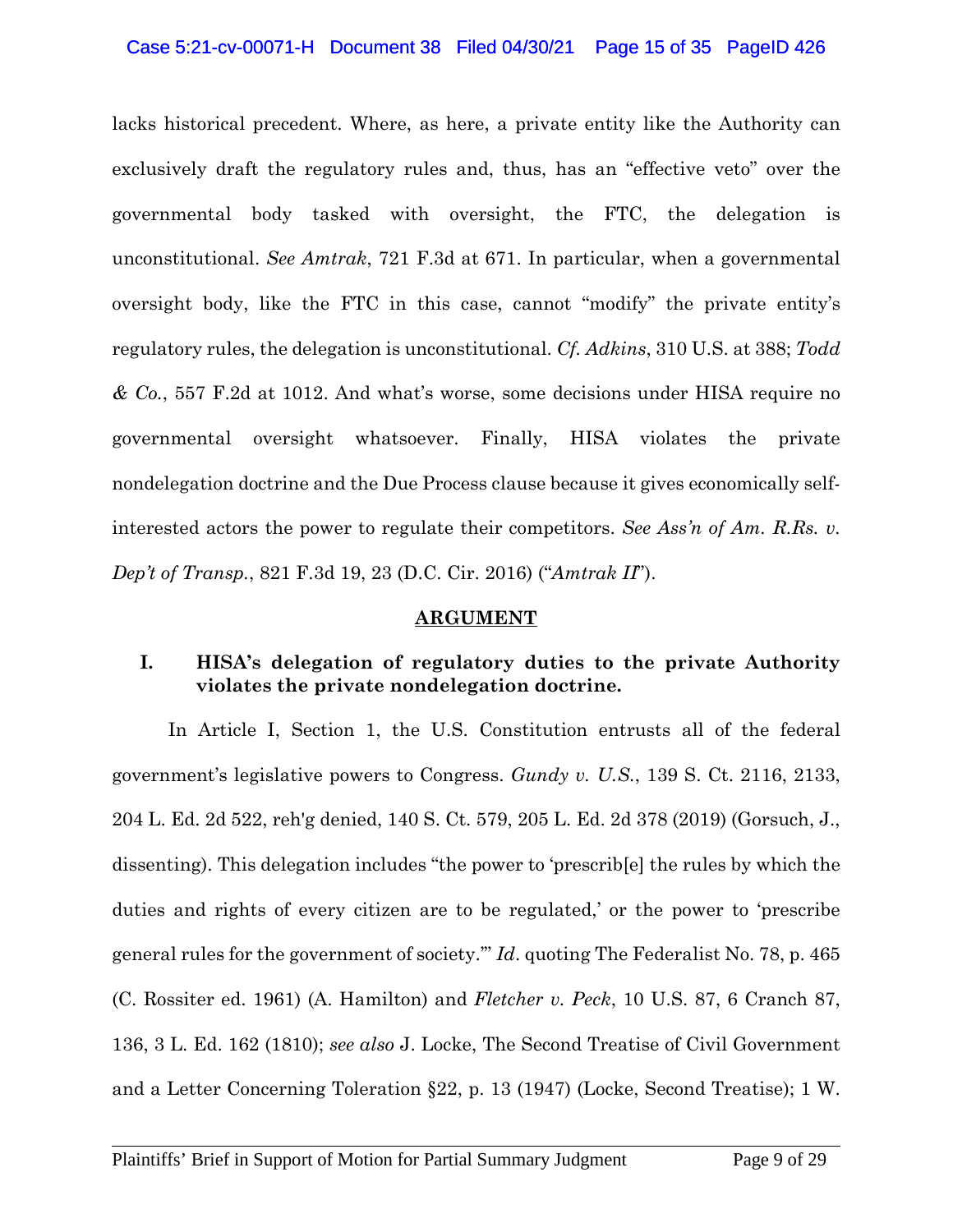#### Case 5:21-cv-00071-H Document 38 Filed 04/30/21 Page 16 of 35 PageID 427

Blackstone, Commentaries on the Laws of England 44 (1765). Because of this exclusive delegation of legislative authority to Congress, "[a]s Chief Justice Marshall explained, Congress may not 'delegate . . . powers which are strictly and exclusively legislative.'" *Gundy*, 139 S. Ct. at 2133 (Gorsuch, J., dissenting) (quoting *Wayman v. Southard*, 23 U.S. 1, 10 Wheat. 1, 42-43, 6 L. Ed. 253 (1825)).

When Congress delegates its legislative duties to a public entity, a line of Supreme Court cases asks whether Congress has supplied an "intelligible principle" to guide the delegee's use of discretion. *Gundy*, 139 S. Ct. at 2123; *A.L.A. Schechter Poultry Corp. v. United States*, 295 U.S. 495, 529 (1935); *Panama Refining Co. v. Ryan*, 293 U.S. 388, 430 (1935). In recent years, six different Supreme Court Justices have questioned whether this "intelligible principle" standard for public nondelegation is too deferential and should be overruled.1 Regardless of the future of this standard for public delegation, the standard for private delegation is already more stringent: "Even an intelligible principle cannot rescue a statute empowering private parties to wield regulatory authority." *Amtrak*, 721 F.3d at 671.

The delegation of authority to a private entity, like the Authority, is "the lesserknown cousin of the doctrine that Congress cannot delegate its legislative function to an agency of the Executive Branch." *Amtrak*, 721 F.3d at 670. But it is much worse than its cousin because "the difficulties sparked by such allocations are even more

 $\overline{a}$ 

<sup>1</sup> *See Gundy*, 139 S. Ct. at 2141 (Gorsuch, J., dissenting, joined by Roberts, C.J. and Thomas, J.); *Gundy*, 139 S. Ct. at 2130-31 (Alito, J., concurring); *Paul v. United States*, 140 S. Ct. 342, 342 (2019) (Kavanaugh, J., statement respecting the denial of certiorari); Amy Coney Barrett, *Suspension and Delegation*, 99 Cornell L. R. 251, 318 (2014) (describing the "intelligible principle" standard as "notoriously lax").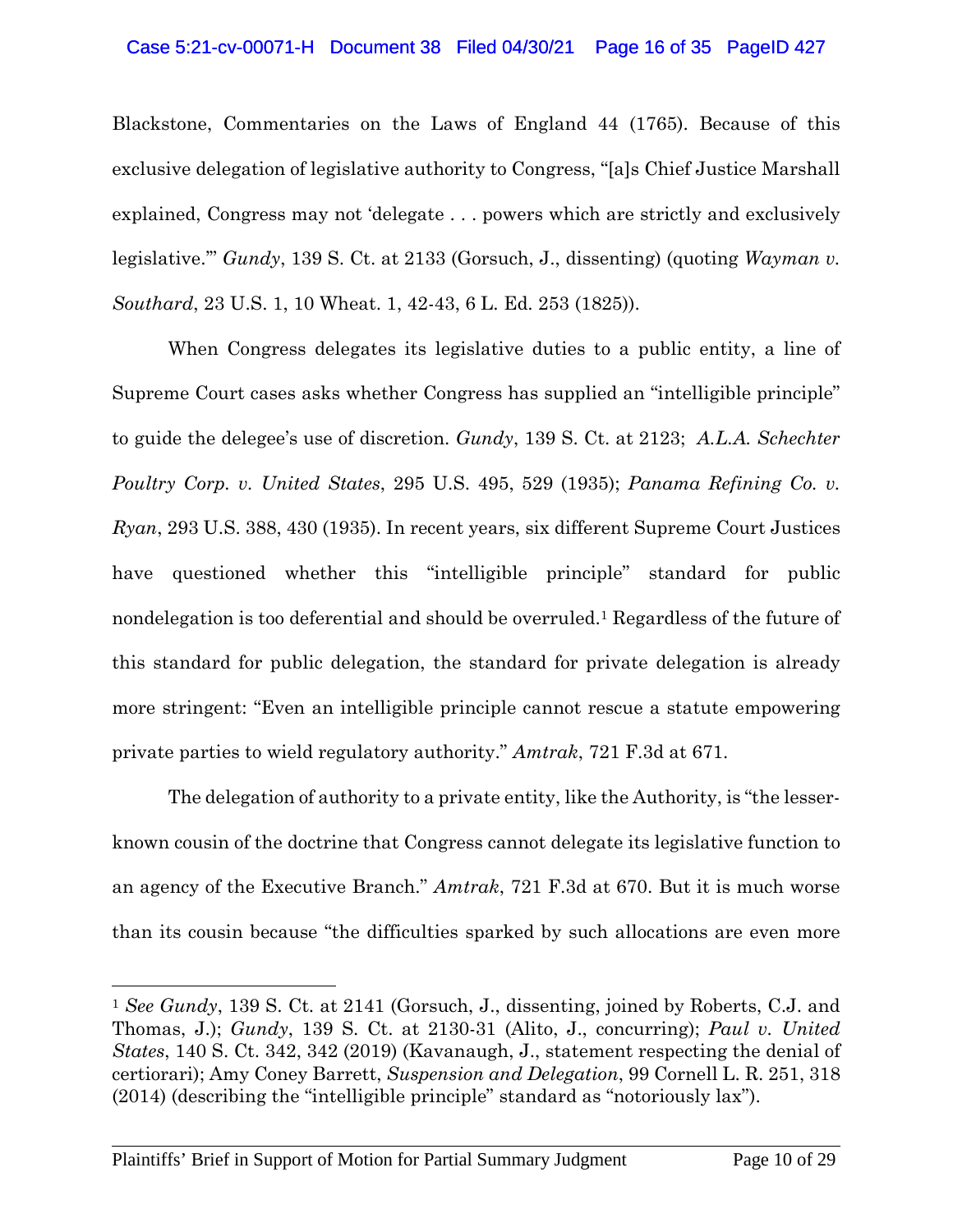#### Case 5:21-cv-00071-H Document 38 Filed 04/30/21 Page 17 of 35 PageID 428

prevalent in the context of agency delegations to private individuals." *Nat'l Ass'n of Regulatory Util. Comm'rs v. FCC*, 737 F.2d 1095, 1143 (D.C. Cir. 1984) (per curiam). Public agencies still have a duty to act in the public interest; whereas, private entities typically act in the best interests of themselves. *See Carter Coal*, 298 U.S. at 311.

In *Carter Coal*, large coal producers representing more than two-thirds of production and a majority of miners were given the legislative authority to set wage and hour regulations for smaller producers: "[t]he effect, in respect of wages and hours, is to subject the dissentient minority, either of producers or miners or both, to the will of the stated majority . . . ." 298 U.S. at 311. The Supreme Court found this to be "legislative delegation in its most obnoxious form; for it is not even delegation to an official or an official body, presumptively disinterested, but to private persons whose interests may be and often are adverse to the interests of others in the same business." *Id*.

*Carter Coal* is controlling on this Court on this issue. As in *Carter Coal*, HISA empowers a private entity hand-picked by a group selected by a tiny minority within the horseracing industry to regulate the fees, medications, and racetrack surfaces of its competitors. HISA is even more anti-democratic than the statute enjoined in *Carter Coal* because HISA gives a *minority* the authority to regulate the *majority* of the industry. *See* Facts ¶ 26; *see also* Section II, *infra*. This Court should rely on *Carter Coal* to enjoin HISA for delegating regulatory authority of an industry to a private entity.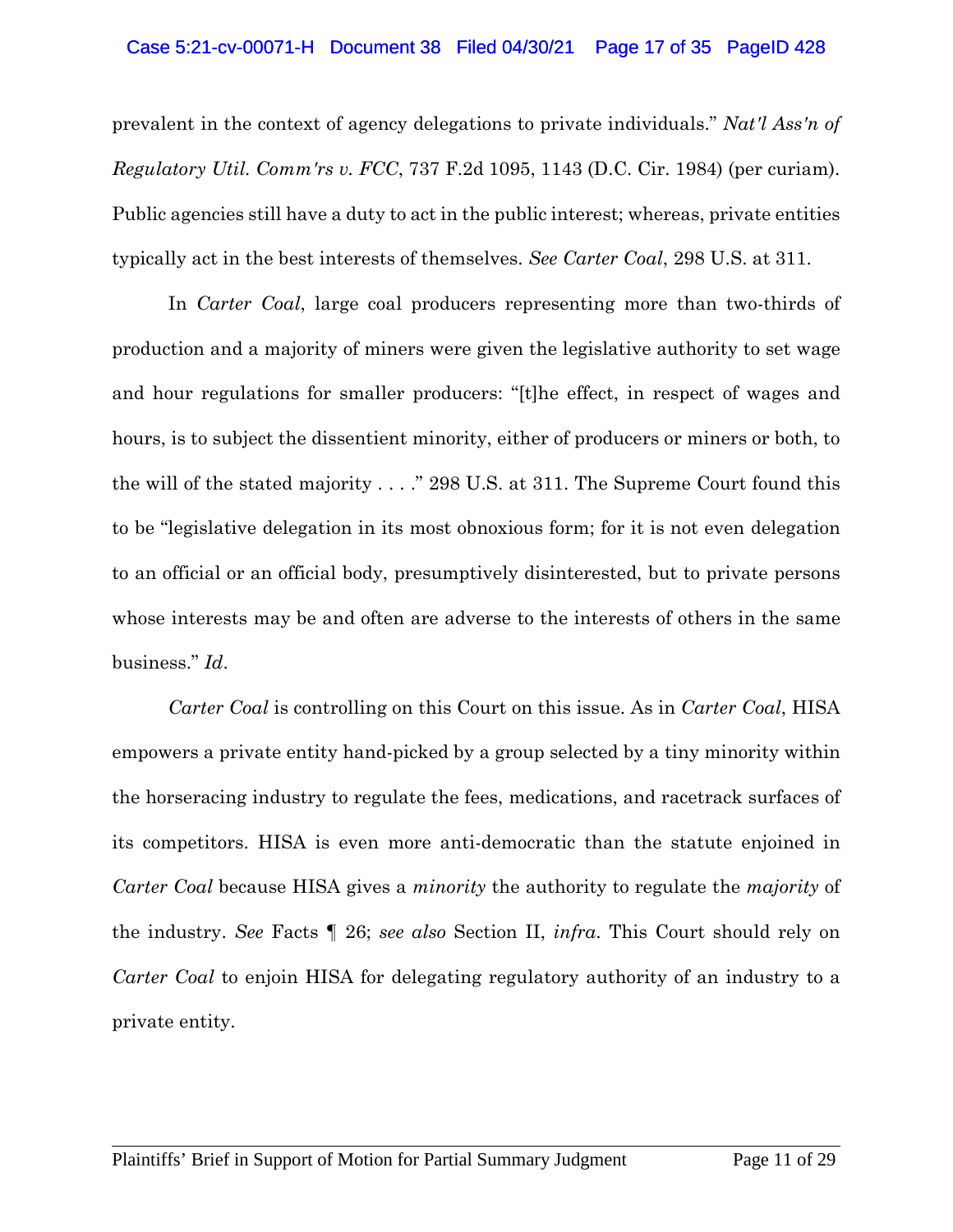## **A. The sweeping powers given to the Authority by HISA lack historical precedent.**

"Perhaps the most telling indication of the severe constitutional problem with [a private regulatory entity] is the lack of historical precedent for this entity." *Ass'n of Am. R.R.*, 721 F.3d at 673 (quoting *Free Enter. Fund v. Pub. Co. Accounting Oversight Bd.*, 537 F.3d 667, 699 (D.C. Cir. 2008) (Kavanaugh, J., dissenting), *aff'd in part, rev'd in part, and remanded by* 561 U.S. 477, 505 (2010)); *see also Seila Law LLC v. Consumer Fin. Prot. Bureau*, 140 S. Ct. 2183, 2201 (2020). Like the entities enjoined in the three cases above, the Authority was given unprecedented powers. In fact, HISA represents one of the most sweeping legislative delegations to a private entity in congressional history.

HISA allows a minority in the industry to select the regulatory board, which imposes its will on the majority. HISA gives the Authority virtually unchecked power to draft its own regulatory rules.  $\S$  1204(a), 134 Stat. at 3258. And it prevents the FTC from drafting rules.  $\S$  1204(c)(1), 134 Stat. at 3258. In addition to drafting its own rules, the Authority assesses its own fees. Persons subject to HISA, including the Horsemen, are "required to remit such fees to the Authority."  $\S$  1203(f)(3)(C)(ii), 134 Stat. at 3257.2 Therefore, HISA gives a minority in the industry the power to tax the majority.

 $\overline{a}$ 

<sup>2</sup> In an even further delegation of authority, HISA contains an odd provision which allows state racing commissions to elect to remit fees to the Authority, but if they elect not to, the Authority imposes fees directly on horsemen. § 1203(f)(2), (3), 134 Stat. at 3256-57.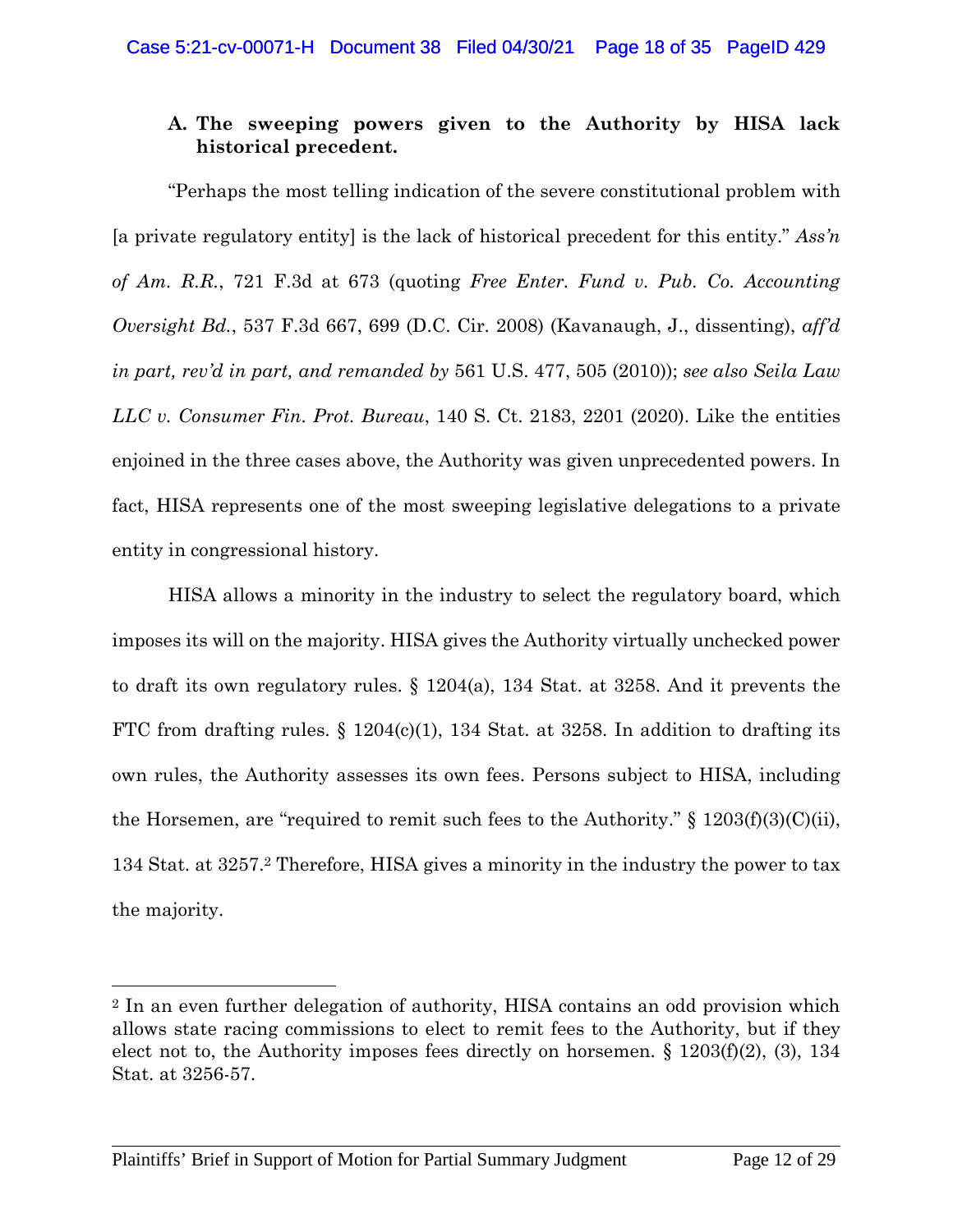#### Case 5:21-cv-00071-H Document 38 Filed 04/30/21 Page 19 of 35 PageID 430

Additionally, the Authority is given the power to assess civil penalties to private individuals. It may issue rule violations for running afoul of its anti-doping and medication control program.  $\S$  1208(a), 134 Stat. at 3269-72. It is also given "subpoena and investigatory authority with respect to civil violations committed under its jurisdiction." § 1205(h), 134 Stat. at 3262. And there is no FTC oversight over this subpoena and investigatory authority. *Id*. The Authority may also assess civil penalties and civil sanctions.  $\S$  1205(i) and 1208(d), 134 Stat. at 3262, 3271-72. It is also unprecedented that one private entity may impose the ultimate loss of revenue on a horseman: a lifetime ban from horse racing. § 1208(d)(3)(A), 134 Stat. at 3572.

Finally, the Authority may commence civil actions to enforce its rules. § 1205(j), 134 Stat. at 3262. That power is wielded by the private Authority, even though lawsuits to enforce laws of the United States are required to "be discharged only by persons who are Officers of the United States . . . ." *Buckley v. Valeo*, 424 U.S. 1, 140 (1976). Thus, once again, the Authority has been delegated a governmental function. The sheer breadth of these enforcement powers shows the lack of historical precedent for this entity and that its creation violates the private nondelegation doctrine.

Undoubtedly, Defendants will point to the role of the FTC to attempt to legitimize this unconstitutional act. But HISA differs from—and is even worse than the statutes considered in all the other nondelegation cases cited in this brief because of another unprecedented fact: the governmental body allegedly given oversight has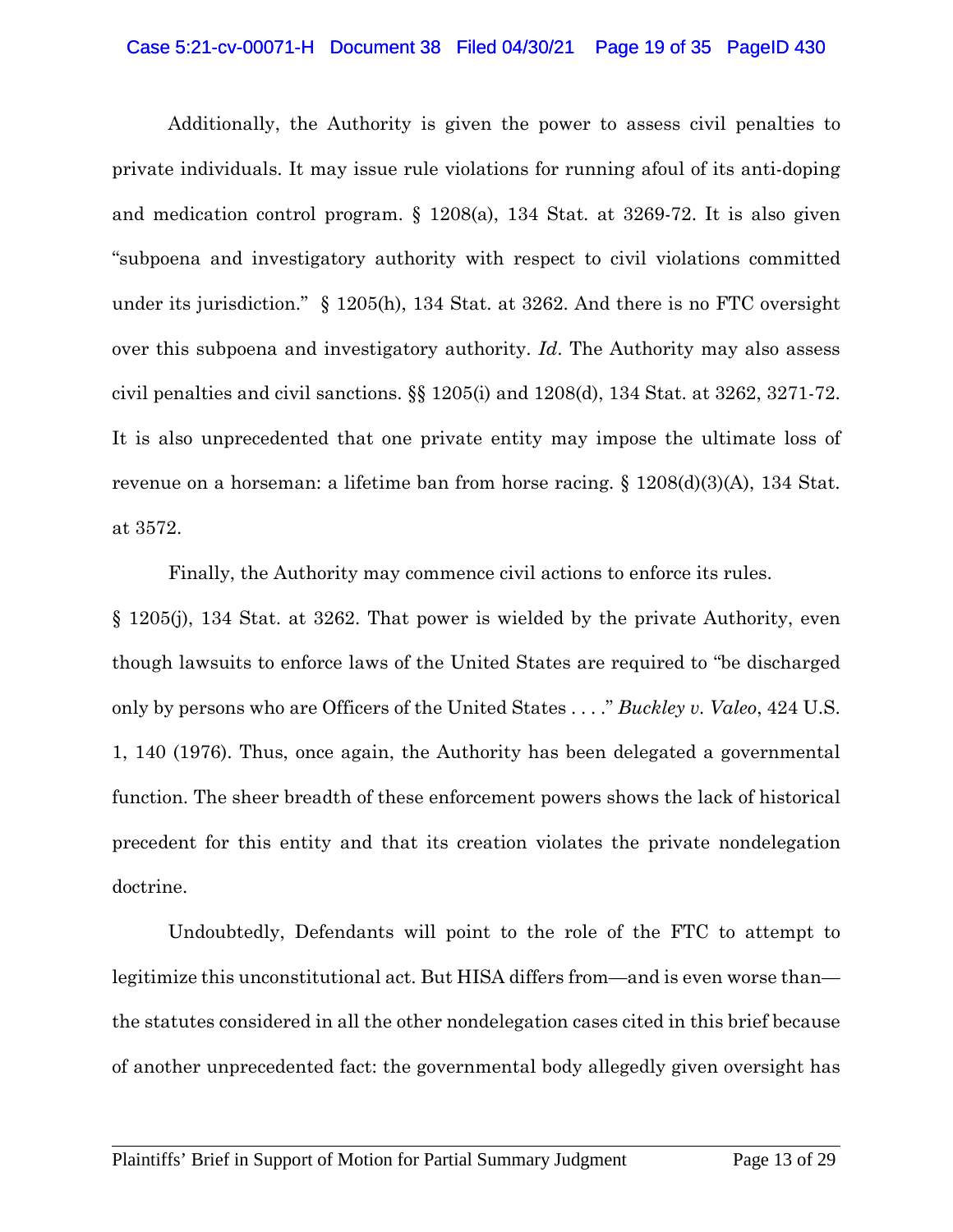no knowledge of the industry. *See* Facts ¶ 22.

The FTC has no experience, expertise, or connection with the horseracing industry whatsoever. The FTC's "unique dual mission [is] to protect consumers and promote competition."<sup>3</sup> *See* Facts ¶ 17. "The FTC protects consumers by stopping unfair, deceptive[,] or fraudulent practices in the marketplace." *Id*. The FTC promotes competition "[b]y enforcing antitrust laws." *Id*. The FTC has no experience regulating horseracing. By housing the Authority within the FTC, HISA intentionally put the FTC at a competitive disadvantage in evaluating the merit of regulations proposed by the Authority because the Authority contains four members appointed directly from the horseracing industry.  $\S$  1203(b)(1)(B)(i), 134 Stat. at 3253-54. Because the FTC has no experience in horseracing, it cannot exercise proper oversight over the rules and regulations drafted by the Authority. This lack of meaningful oversight is yet another reason why HISA is unprecedented in its delegation of powers and should be enjoined.

## **B. HISA violates the private nondelegation doctrine because only the Authority and not the FTC can draft regulatory rules, and the Authority has more than veto power over the government.**

"Federal lawmakers cannot delegate regulatory authority to a private entity." *Amtrak*, 721 F.3d at 670. When Congress delegates authority to a private entity, that entity cannot replace the work of a governmental agency but can only "help a government agency make its regulatory decisions" *Amtrak*, 721 F.3d at 671.

l

<sup>3</sup> FTC, What We Do, available at https://www.ftc.gov/about-ftc/what-we-do (retrieved Feb. 19, 2021).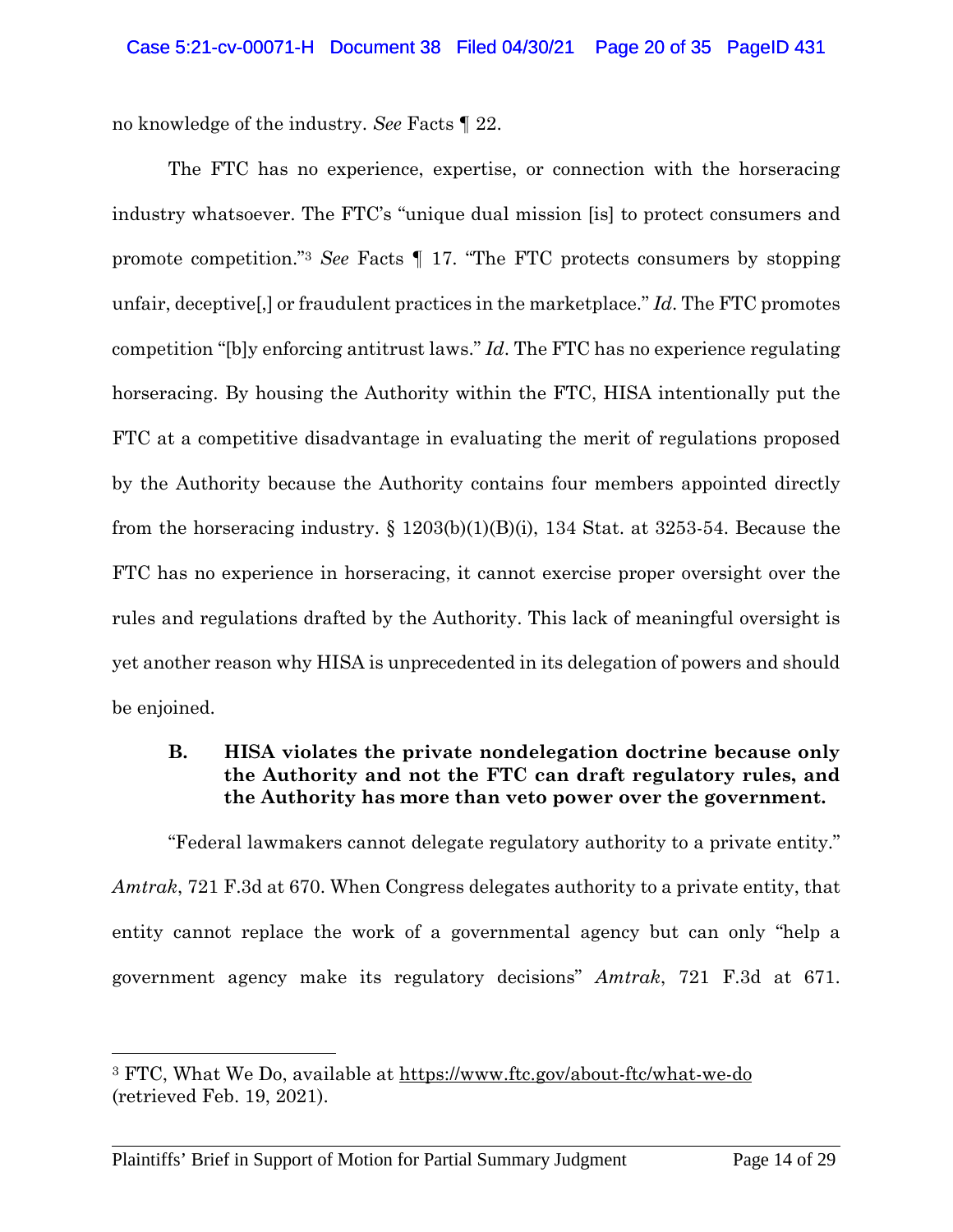Specifically, "private parties must be limited to an advisory or subordinate role in the regulatory process." *Amtrak*, 721 F.3d at 673. Under HISA, the Authority goes far beyond *advising* the FTC to make its regulatory decisions. Instead, the Authority makes the decisions entirely by itself. HISA gives only the Authority—and not the FTC—the power to draft the regulatory rules that govern the industry.  $\S 1204(c)(1)$ , 134 Stat. at 3258. The FTC may only "approve or disapprove" rules that the Authority has already drafted.  $\S 1204(c)(1)$ , 134 Stat. at 3258. Because only the Authority can write the regulatory rules, it can stop, or veto, the FTC from acting by never presenting the Commission with a rule on a particular subject. When a statute like HISA gives a private entity both the ability to write regulatory rules and an "effective veto" over government regulations, the statute violates the private nondelegation doctrine. *Amtrak*, 721 F.3d at 671, 673–74.<sup>4</sup>

In *Amtrak*, the statute enjoined allowed both the allegedly private entity, Amtrak, and the governmental agency, the Federal Railroad Administration (FRA), to draft rules and regulations for the industry. 721 F.3d at 669-70. Then the statute allowed for each party, Amtrak and the FRA, to have the power to reject any rules proposed by the other party. *Id.* at 696, 673-74. Therefore, the court noted Amtrak was given an "effective veto" over the government. *Id*. at 671, 673–74. The circuit court held that the combination of these two elements—both the ability to draft rules

 $\overline{a}$ 

<sup>4</sup> While *Amtrak* was overturned by the Supreme Court, the Court did so only because it determined that the alleged private entity in that case, Amtrak, was a public entity. *Dep't of Transp. v. Ass'n of Am. R. R.*, 575 U.S. 43, 54-56 (2015). Therefore, the principle in the Circuit Court opinion remains valid: when Congress delegates authority to a private entity, it violates the Constitution.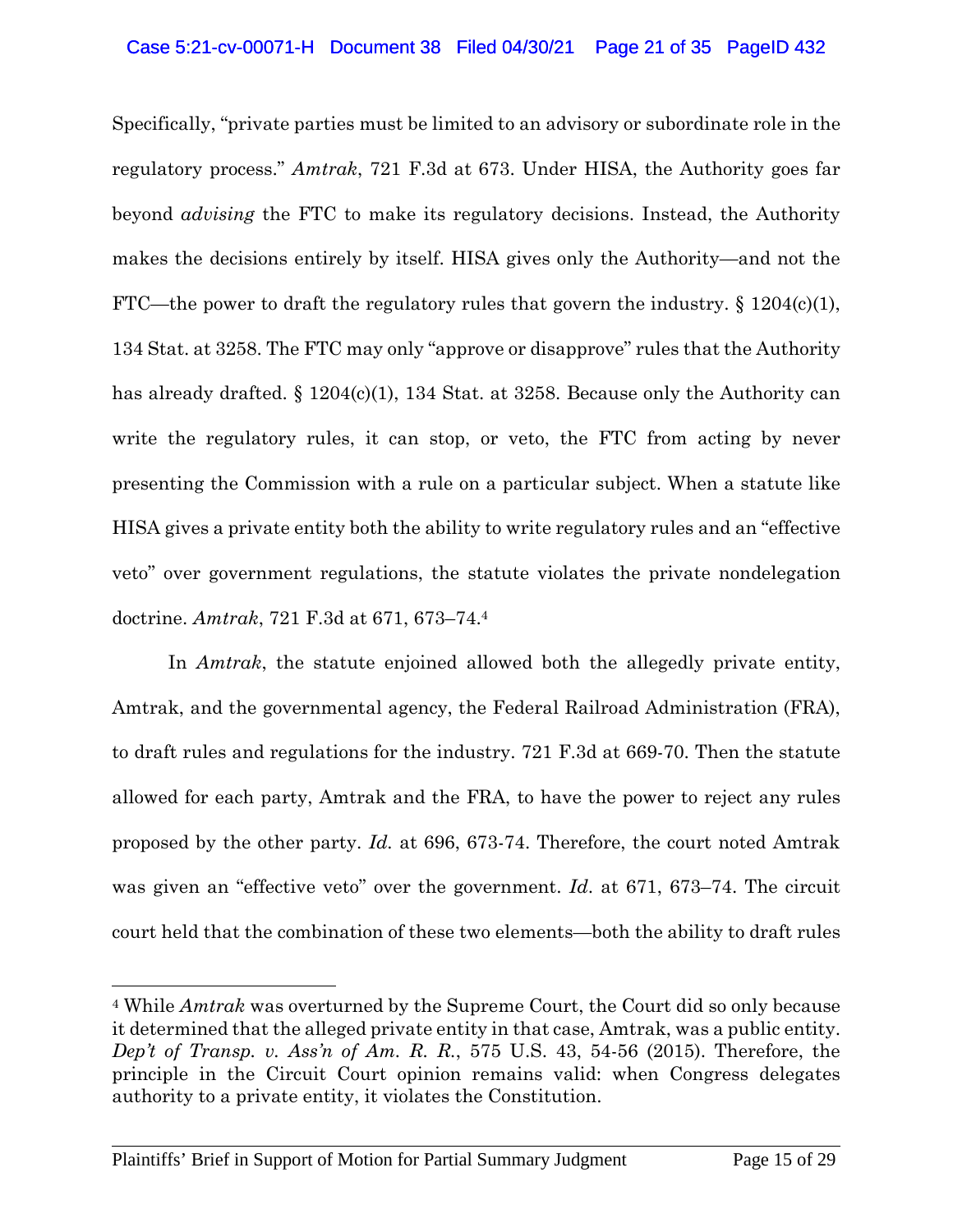#### Case 5:21-cv-00071-H Document 38 Filed 04/30/21 Page 22 of 35 PageID 433

and the ability to veto the government rules—constituted a violation of the nondelegation doctrine. *Id.* at 674.

By comparison, HISA is even worse than the statute enjoined in *Amtrak* because it denies the FTC the ability to draft rules. § 1204, 134 Stat. at 3257-58. The role of the FTC is limited to a mere afterthought. The Commission is deprived of the primary purpose of including a governmental agency in the statute in the first place: to draft the rules necessary to enforce the law, turning the advisory role appropriate to private entities on its head. Instead, it is the FTC that must "make recommendations to the Authority to modify the proposed rule." *Id.* at § 1204(c)(3)(A). Because HISA gives the Authority the ability to draft regulations and gives the FTC only an advisory role, it violates the private nondelegation doctrine.

As the Fifth Circuit Court of Appeals has explained, when a private entity drafts a document for a governmental agency regulation, the situation is "particularly troubling" because "an agency may not delegate its public duties to private entities. . . ." *Sierra Club v. Sigler*, 695 F.2d 957, 962, n.3. (5th Cir. 1983). In *Sigler*, a private consulting firm had prepared an environmental impact statement for the U.S. Army Corps of Engineers, and the court was concerned that the government had failed to exercise oversight. *Id*. (citing *Sierra Club v. Lynn*, 502 F.2d 43, 59 (5th Cir. 1974) ("[A] responsible federal agency [may not] abdicate its statutory duties by reflexively rubber stamping a statement prepared by others.")). In addition to being spoon-fed the document, the government in *Sigler* was not given enough time to exercise its independent judgment. *Id*. ("The Corps had only brief opportunities to review the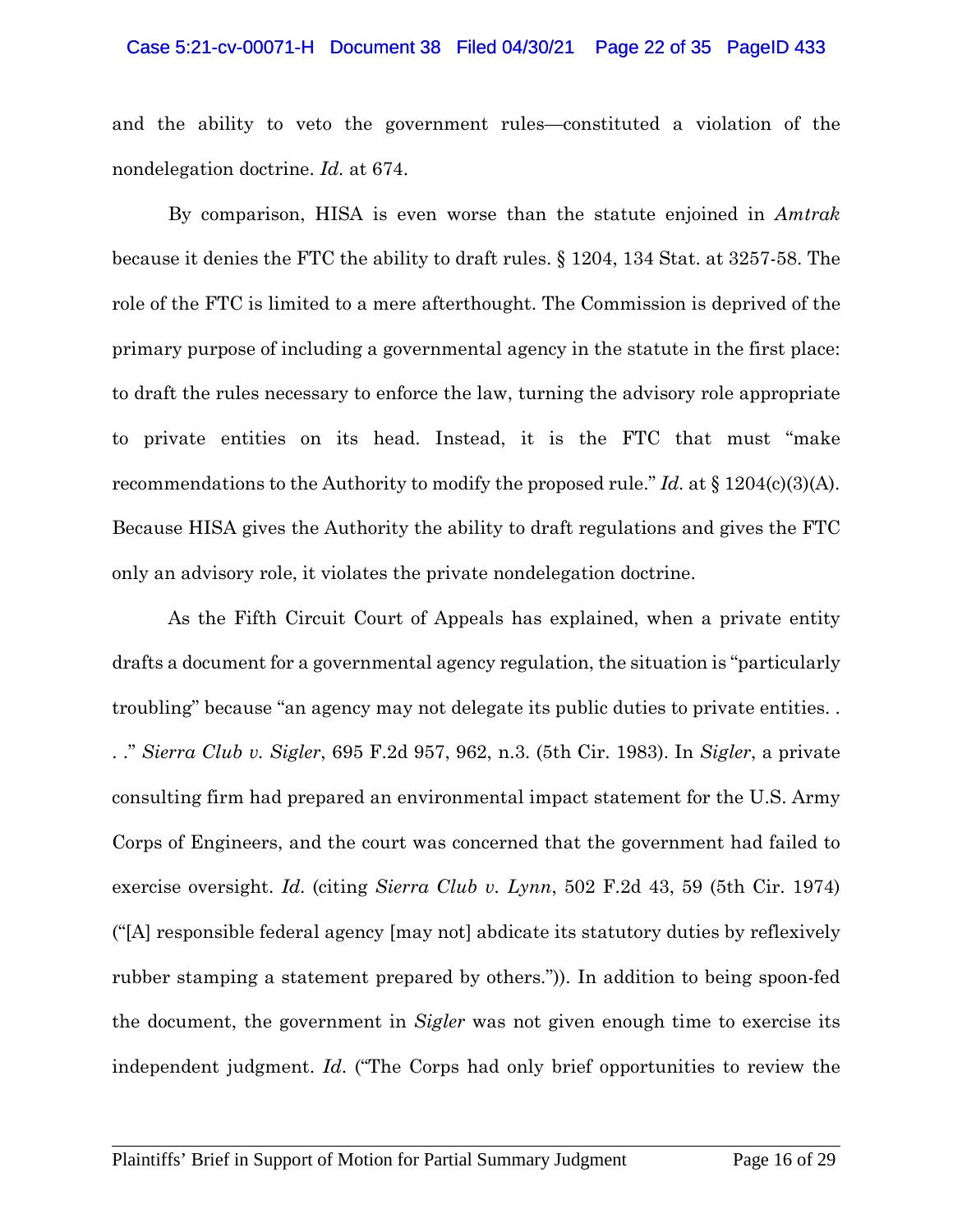[report] it received before it issued the final [report].").

The same issue of "reflexive[ ] rubber stamping" arises with HISA. *Sierra Club*, 502 F.2d at 59. HISA gives oversight to a commission with no experience evaluating regulations for the horseracing industry. In addition, HISA gives the FTC only 60 days to review the rules the Authority drafts before it must give its approval or disapproval. §  $1204(c)(1)$ , 134 Stat. at 3258. If the FTC were to need more time to investigate the efficacy of a proposed rule for some reason, it would be out of luck. Again, HISA has turned the advisory role on its head: the FTC should be the one drafting the rules, and private entities should be given a time period in which to comment on them.

Recently, seven judges in an *en banc* panel of the Fifth Circuit found a violation of the private nondelegation doctrine when Congress gave Indian tribes regulatory authority over the order of preference for adoptive parents of Indian children. *Brackeen v. Haaland*, No. 18-11479, 2021 WL 1263721 (5th Cir. Apr. 6, 2021) (*en banc*) Slip. Op. at \*266 (opinion of Duncan, J.). The seven judges who joined that portion of the opinion were the only ones to rule on the issue. The majority of judges in the *en banc* panel failed to rule on the private nondelegation issue, finding that the Indian tribes were sovereigns and not private entities. Slip. Op. at \*59-86.5 In this case, however, it is undisputed that the Authority is a private entity. § 1203(a), 134 Stat. at 3253. As the seven judges explained, when an entity is private, it cannot be

 $\overline{a}$ 

<sup>5</sup> The majority left open the possibility of a violation of the private nondelegation doctrine by saying that if the Indian tribes had been private entities, a nondelegation violation would "not necessarily follow." *Id.* at \*144 n.63 (opinion of Dennis, J.)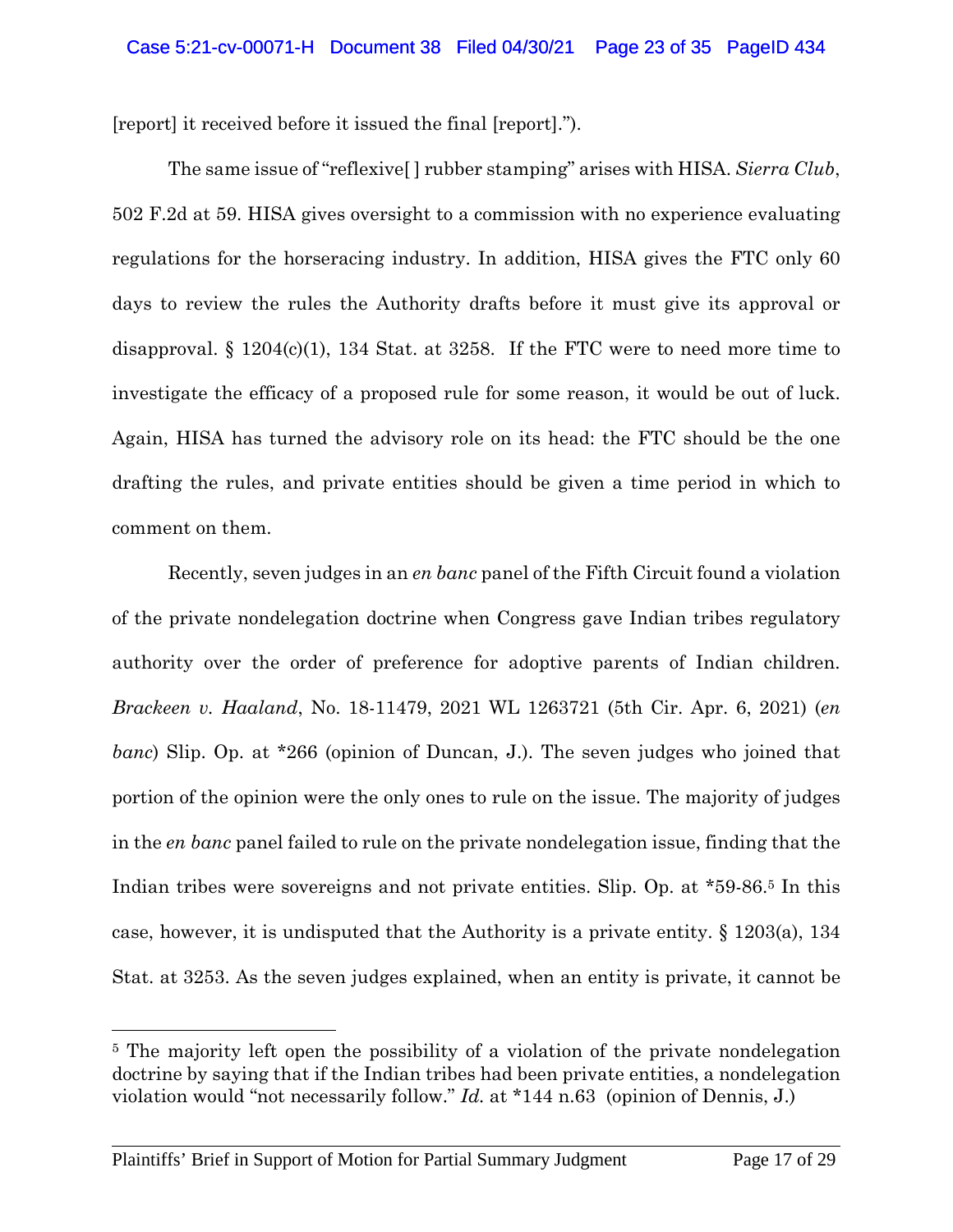#### Case 5:21-cv-00071-H Document 38 Filed 04/30/21 Page 24 of 35 PageID 435

given the sole authority to draft regulations: the Indian Child Welfare Act is "unconstitutional because it delegates [regulatory] authority outside the federal government." Slip. Op. at \*265 (Opinion of Duncan, J.). Similarly, HISA delegates regulatory authority outside the federal government and should be enjoined.

In response, Defendants may point to the case of *Currin v. Wallace*, 306 U.S. 1, (1939), as the defendants did in *Amtrak*. But in *Currin*, the private entity was given much less power than in this case, and this Court should distinguish the case as did the D.C. Circuit Court. As *Amtrak* points out, "The industries in *Currin* did not craft the regulations . . . ." 721 F.3d at 671. But in HISA, the industry directly crafts the regulations; therefore, the delegation is much greater, and *Currin* should be distinguished on this count.

Similarly, several cases from other circuits should be distinguished for the same reason. When private members of an industry are required only to consent to governmental regulations but are prohibited from drafting the regulations themselves, courts find no violation of the private nondelegation doctrine. *See Kentucky Division, Horsemen's Benevolent & Protective Association, Inc. v. Turfway Park Racing Association, Inc.*, 20 F.3d 1406 (6th Cir. 1994); *Sequoia Orange Co. v. Yeutter*, 973 F.2d 752 (9th Cir. 1992); *United States v. Frame,* 885 F.2d 1119 (3d Cir. 1989). In *Frame*, an order promulgated by the Secretary of Agriculture continued in operation only with the consent of a majority of cattle producers. 885 F.2d at 1124. The Third Circuit held this was not an unconstitutional delegation to private parties because the statutory scheme was drafted by Congress, and its application was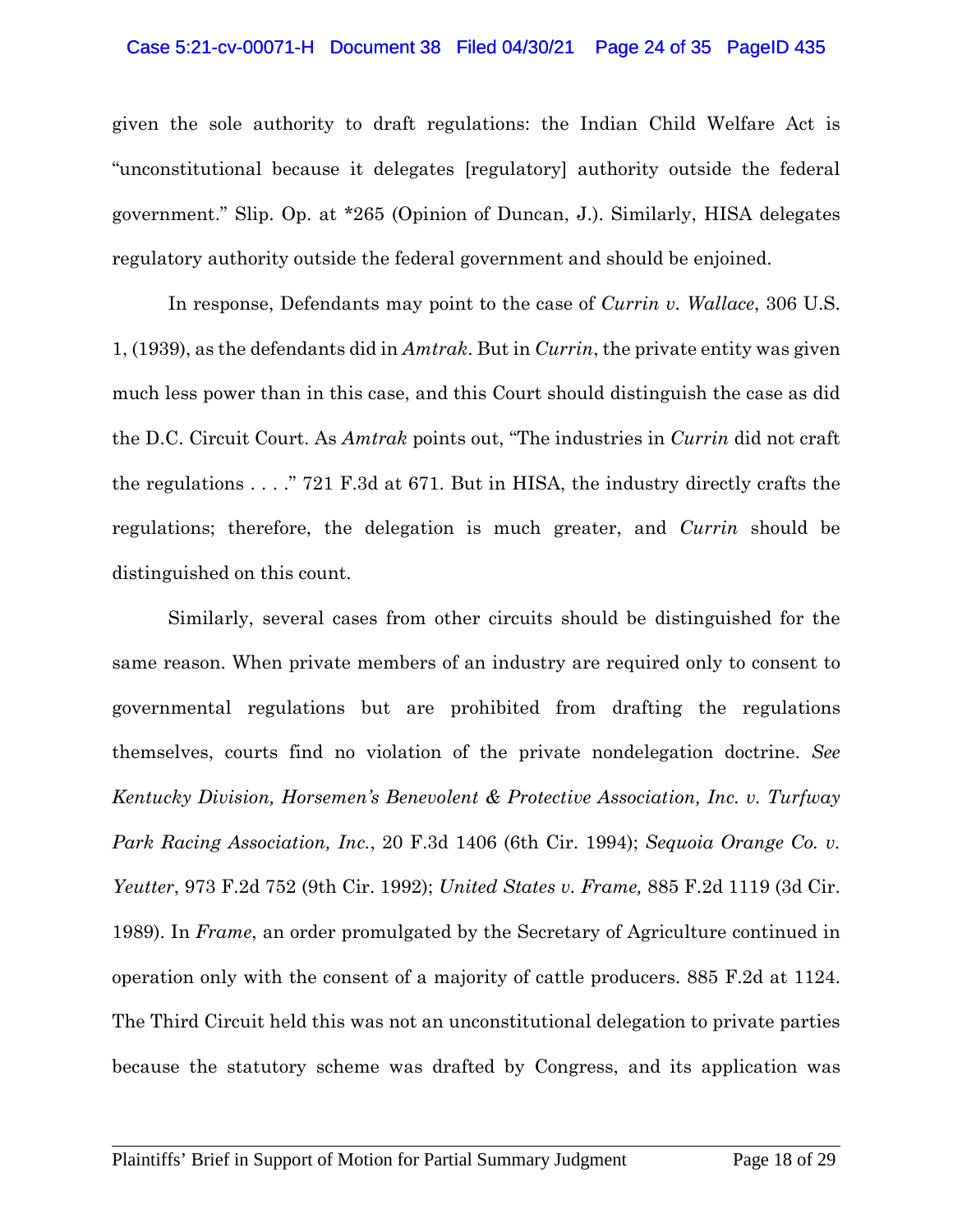merely conditional on an industry referendum. *Id*. at 1127–28 (citing *Currin*, 306 U.S. at 15).

A similar scheme was held constitutional by the Ninth Circuit in *Sequoia Orange Co. v. Yeutter*, 973 F.2d 752, 754, 759 (9th Cir. 1992), where the Secretary of Agriculture could amend marketing orders regulating the sale of agricultural products only with consent from 75% of growers.

Finally, in *Kentucky Division, Horsemen's Benevolent & Protective Association, Inc. v. Turfway Park Racing Association, Inc.*, 20 F.3d 1406 (6th Cir. 1994), the plaintiff argued the Interstate Horseracing Act had unconstitutionally delegated power to private parties because it allowed the Kentucky HBPA to decide whether to waive a Congressional prohibition on interstate off-track betting. *Id.* at 1416–17. The Sixth Circuit held that this was not an unconstitutional delegation of lawmaking power because the act did not allow the Kentucky HBPA to make the law but only to condition its application. *Id.* 

In another case without a violation of the private nondelegation doctrine, the private entity also was not given the power to draft regulatory rules. *See Pittston Co. v. United States*, 368 F.3d 385, 393 (4th Cir. 2004). In *Pittston*, the Coal Industry Retiree Health Benefits Act gave to a private entity the authority to collect and dispense funds to administer a federal entitlement program. 368 F.3d at 390. But Congress had "specifie[d] with particularity" who must contribute to the fund and at what amount and who must receive benefits and at what amount. *Id.* at 396. Therefore, the statute gave the private entity only "administrative tasks" with no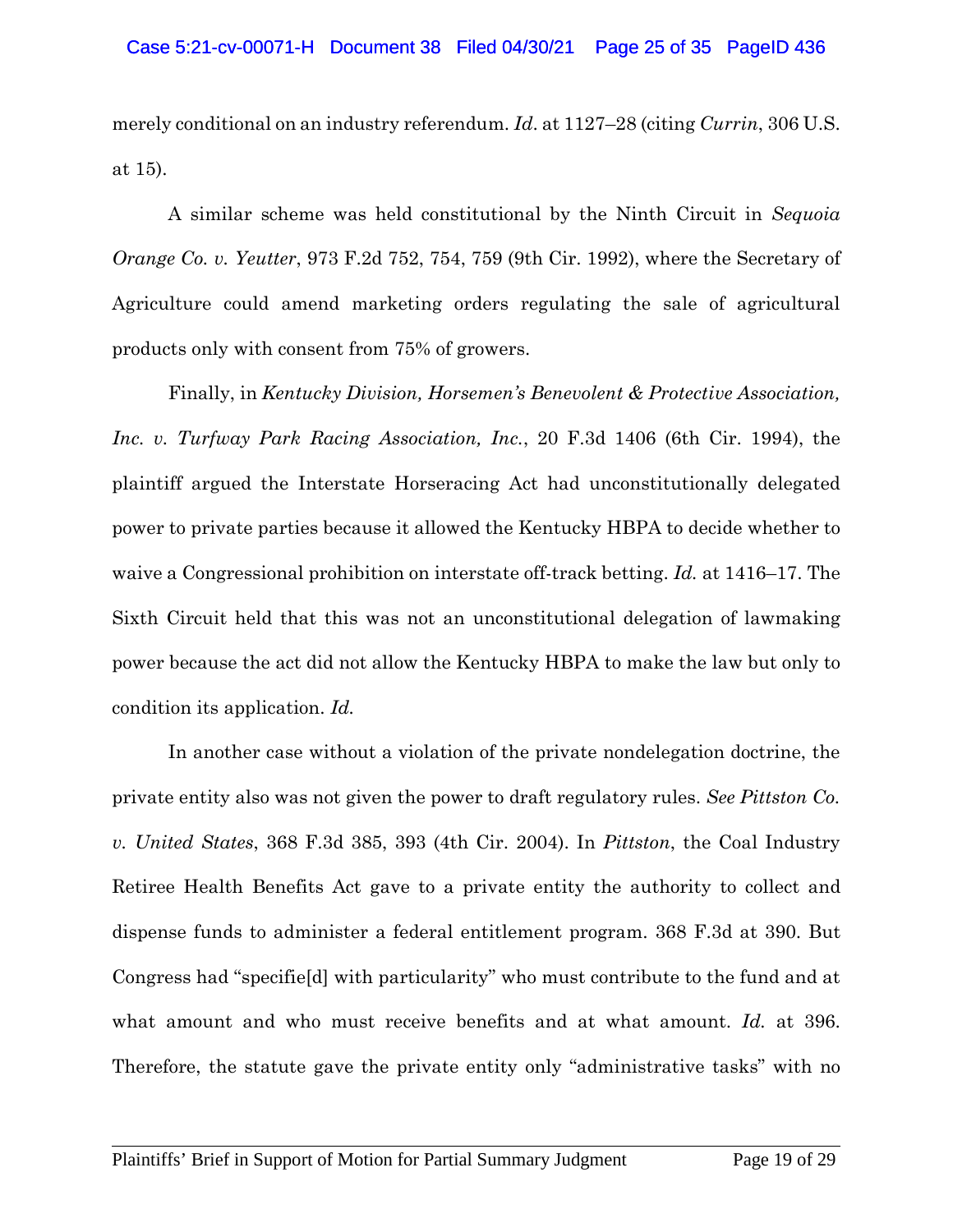ability to craft the regulations. *Id.* at 398.

In all these cases, the private entities were arguably given a veto over the governmental regulations, but they were not also given the ability to draft the regulations themselves. By contrast, when a statute like HISA gives a private entity like the Authority both the ability to draft regulatory rules *and* to have an "effective veto" over rules drafted by the government, then it must be enjoined. *Amtrak*, 721 F.3d at 671, 673–74.

## **C. HISA violates the private nondelegation doctrine because the FTC cannot modify the Authority's rules.**

Some courts have upheld statutes under the private nondelegation doctrine when they give a governmental oversight body the ability to "approve[ ], disapprove[ ], or modif[y]" a private entity's regulatory rules. *Adkins,* 310 U.S. at 388. But HISA does not give the FTC the ability to modify the rules drafted by the Authority; therefore, it violates the nondelegation doctrine. *See* § 1204(c)(1), 134 Stat. at 3258.

Under HISA, the FTC can only "make recommendations to the Authority to modify the proposed rule" if it disapproves of a rule. *Id.* at § 1204(c)(3)(A). Thus, the government is left making recommendations to the private entity rather than the other way around. "This proposition [that all that is required is the government's active oversight, participation, and assent is] one we find nowhere in the case law[, and it] vitiates the principle that private parties must be limited to an advisory or subordinate role in the regulatory process." *Amtrak*, 721 F.3d at 673.

When a law or rule gives a private entity unfettered discretion to make its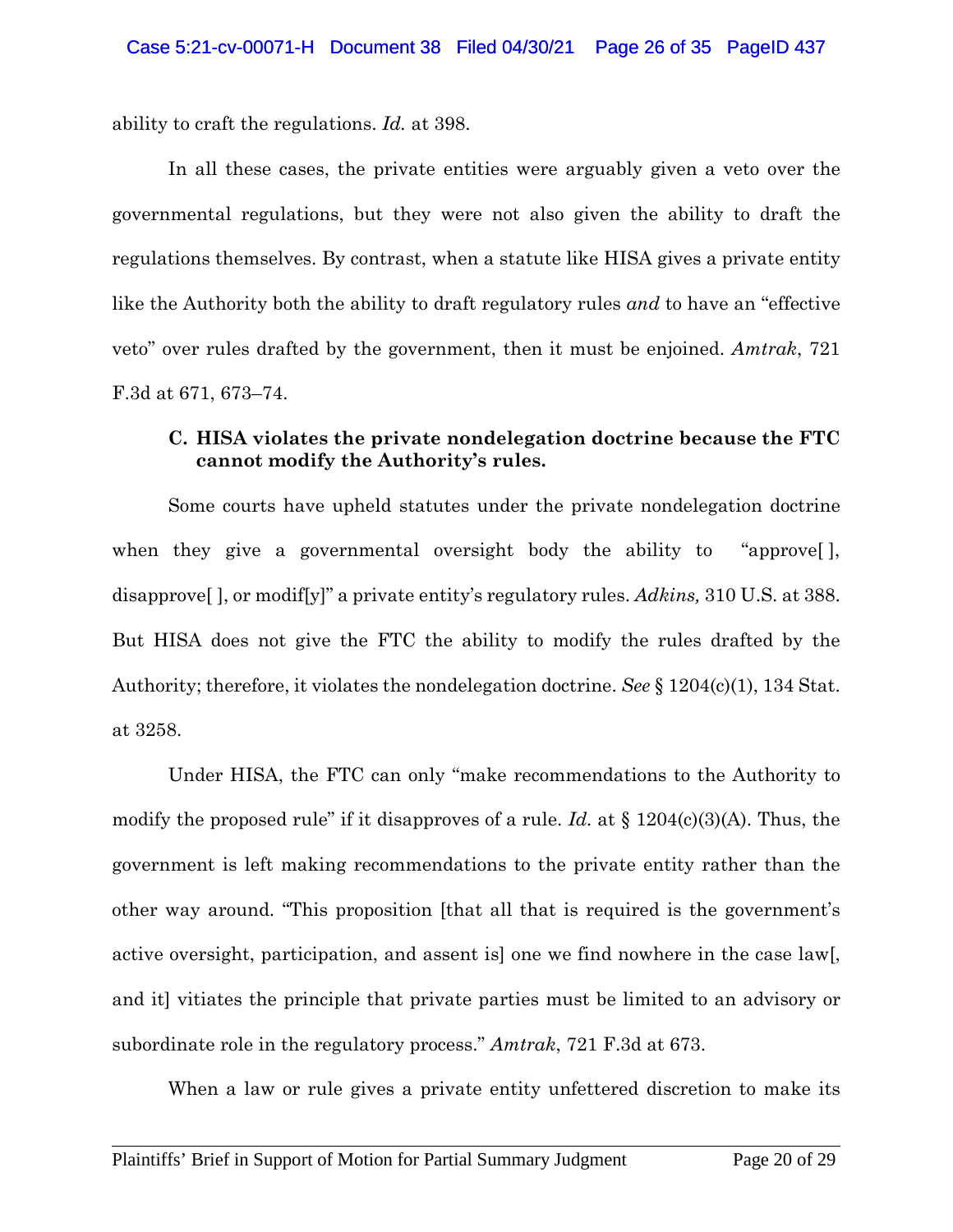#### Case 5:21-cv-00071-H Document 38 Filed 04/30/21 Page 27 of 35 PageID 438

decision with no ability for the government to modify, the Fifth Circuit finds a violation of the nondelegation doctrine. *City of Dallas, Tex. v. F.C.C.*, 165 F.3d 341, 357–58 (5th Cir. 1999). In *Dallas*, the Federal Communications Commission (FCC) issued a rule giving private video service operators the ability to decide whether to carry a cable operator's video programming. *Id*. By issuing the rule, the FCC gave blanket approval to the decisions of private operators: "[T]hey are being permitted to choose whether they want to give cable operators access rights." *Id*. at 358. But the FCC failed to retain the ability to modify these "selective[ ]" decisions. *Id*. Therefore, the Fifth Circuit invalidated the rule as a violation of agency subdelegation, which is a subset of the private nondelegation doctrine in which the administrative agency, rather than Congress, illegally gives away its power.<sup>6</sup>

In another agency subdelegation case, the D.C. Circuit Court found a violation of the private nondelegation doctrine when the agency failed to maintain the ability to modify the private entity decision. *See National Park and Conservation Ass'n v. Stanton*, 54 F. Supp. 2d 7, 9 (D.D.C. 1999). In *Stanton*, the National Park Service (NPS) delegated management of a river to a private local council and retained "virtually no control" over council decisions. *Id*. The management plan it entered into with the council could only be "modified by *mutual* written agreement;" therefore, like the FTC in HISA, NPS could not modify the regulation on its own. *Id*. at 11. For this reason, among others, the D.C. Circuit enjoined the National Park Service plan.

l

<sup>6</sup> The *Dallas* court also held the rule violated the relevant statute's plain meaning. *Id*. at 357.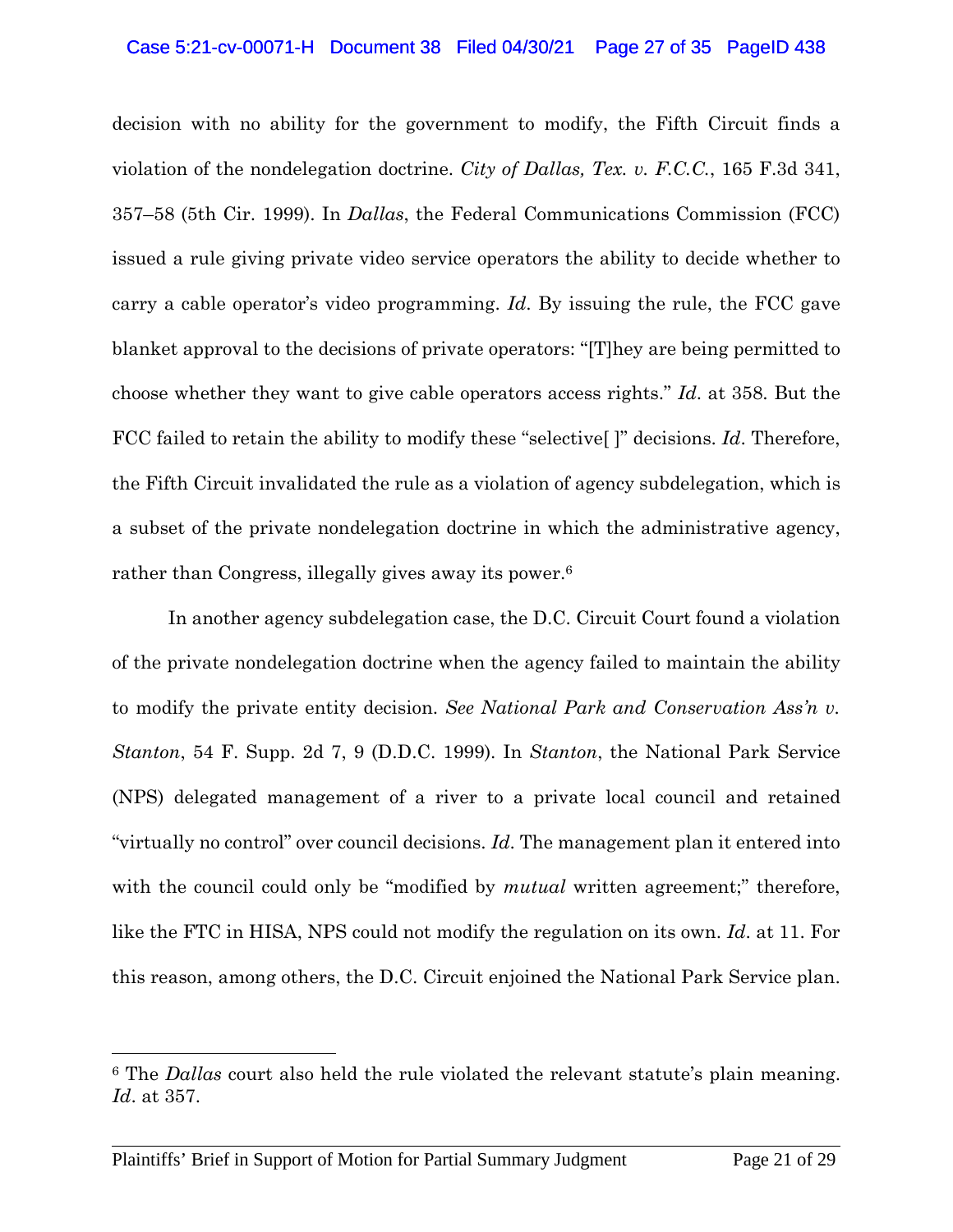*Id*. at 20.<sup>7</sup>

 $\overline{a}$ 

Finally, in a recent dissent from denial for rehearing *en banc*, five Fifth Circuit judges found that when a governmental oversight body has the power to approve but not disapprove or modify the decisions of a private entity, the regulation violates the private agency subdelegation doctrine. *Texas v. Rettig*, No. 18-10545, 2021 WL 1324382 (Mem) (5th Cir. Apr. 9, 2021), slip. op. at \*9–11 (Ho, J., dissenting). The case involved a Department of Health and Human Services (HHS) regulation requiring Medicaid rates to be certified by qualified actuaries. *State v. Rettig*, 987 F.3d 518, 524–25 (5th Cir. 2021). The deciding panel found that the nondelegation doctrine was not applicable to the facts of the case because there is no subdelegation when an agency only "reasonabl[y] condition[s]" its decision on that of a private entity. *Id*. at 531. If a subdelegation had occurred, the panel, nonetheless, found it to be constitutional because HHS "retain[ed] final reviewing authority" with the ability to approve, disapprove, or modify the actuarial rate by issuing its own rule. *Id*. at 532. But this recitation of the facts by the panel decision should be distinguished because HISA does not give the FTC the ability to draft its own rules. The dissenting opinion from rehearing found the facts to be more similar to those of this case and would have enjoined the regulation. According to Judge Ho, HHS could approve but not disapprove or modify the actuarial rates. *Texas v. Rettig*, No. 18-10545, 2021 WL 1324382 (Mem) (5th Cir. Apr. 9, 2021), slip. op. at \*20. Thus, he and his colleagues

<sup>7</sup> The court also enjoined the plan because, like the Authority, the private council maintained private self-interests in conflict with the public interests of the government. *Id*. at 20.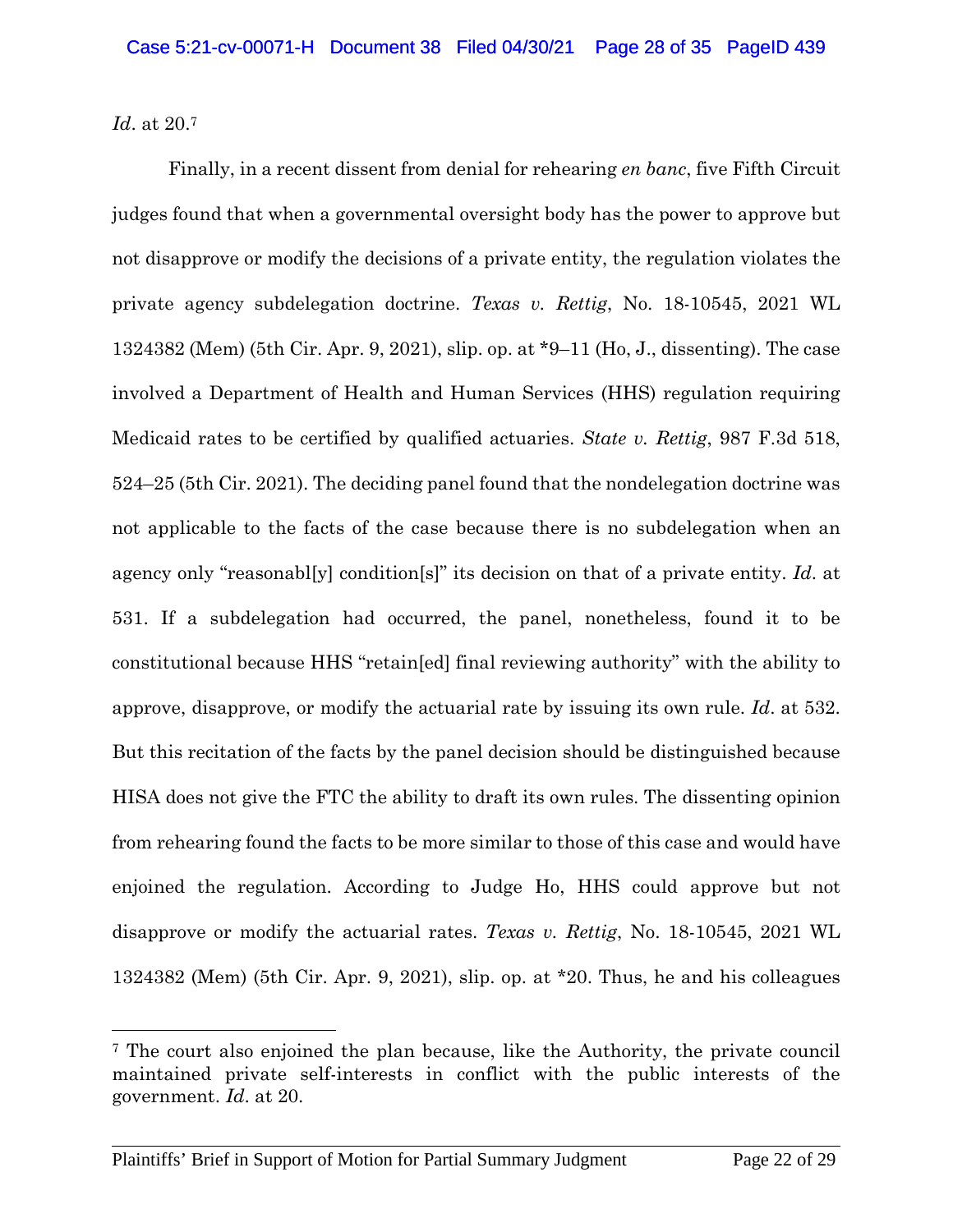sought a rehearing for the regulation. *Id.* at \*25. Because HISA does not give the FTC the ability to modify a regulation from the private Authority it should be enjoined.

By contrast, in *Adkins*, the governmental National Bituminous Coal Commission was given the ability to modify the minimum prices proposed to it by the private Coal Commission. 310 U.S. at 388. *Adkins* is often cited for the proposition that a governmental entity may delegate authority to a private entity as long as it retains the ability to "approve[ ], disapprove[ ], or modif[y]" a private entity's regulatory rules. *Id.* at 388. This phrase has been taken out of context because the Court in *Adkins* did not rely on this fact in its reasoning. 310 U.S. at 397-99. Regardless, under HISA no modification is allowed; therefore, the phrase is inapplicable. The FTC may only make suggestions to the Authority on how to modify its proposed rules, but the power to modify is left with the private entity. § 1204(c), 134 Stat. at 3258. Thus, this Court should distinguish *Adkins* as did the D.C. Circuit Court in *Amtrak*. 721 F.3d at 671.

For the same reason, this Court should also distinguish the holding in *Cospito v. Heckler*, 742 F.2d 72, 87–88 (3d Cir. 1984). In *Cospito*, a private commission was given the power to decertify a psychiatric hospital from receiving Medicare and Medicaid payments for its patients. 742 F.2d at 77-78. The Third Circuit seemed to interpret the statute to give the government the ability to modify the private commission's substantive provisions regarding psychiatric hospital certification. *See* 742 F.2d at 88–89; *id.* at 91 (Becker, J., dissenting). Because of this power to modify, *Cospito* differs from the case at hand and should be distinguished on that ground.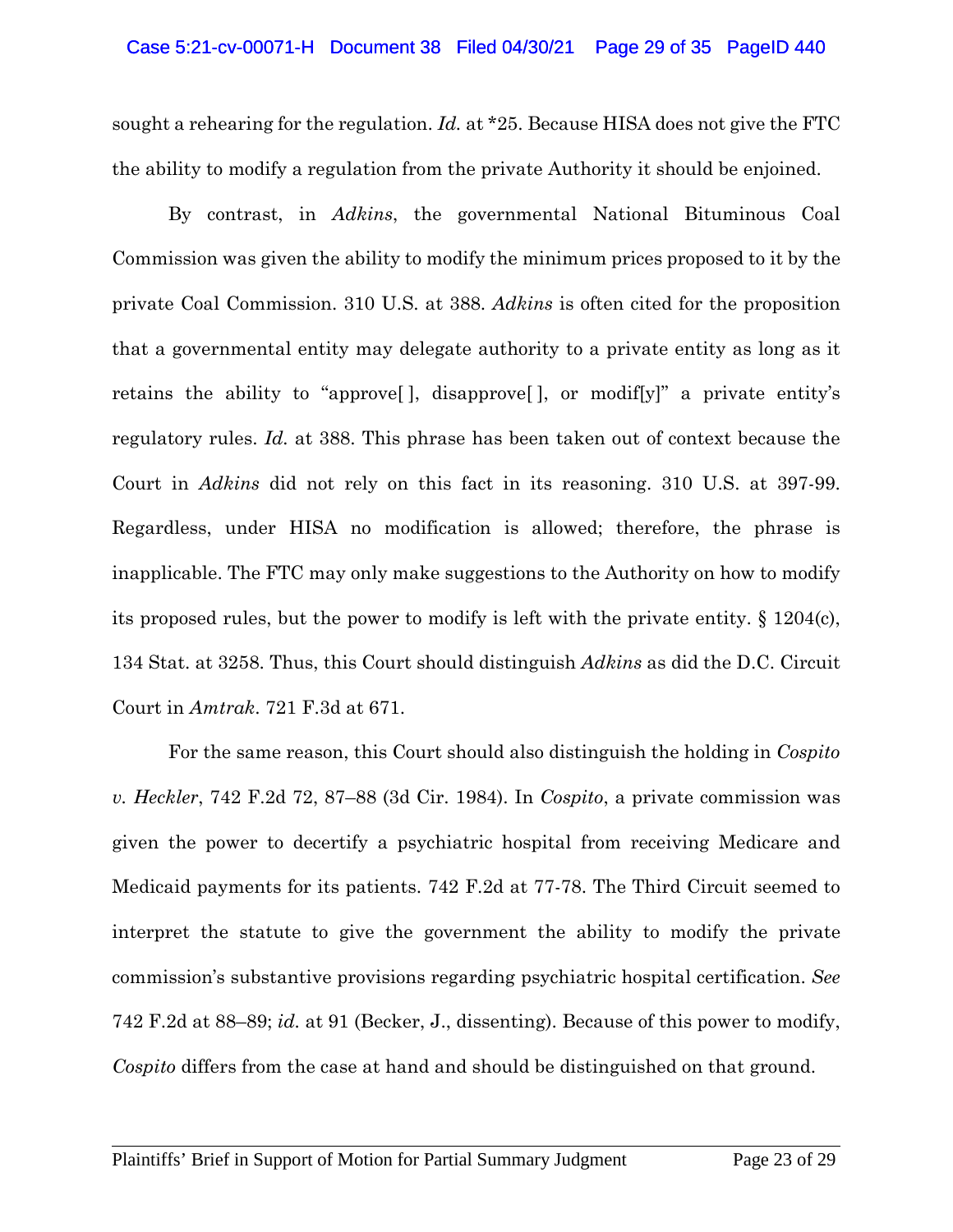Finally, a quartet of cases upheld the Mahoney Act, which delegates authority from the governmental SEC to the NASD and its successor, FINRA. *Sorrell v. S.E.C.*, 679 F.2d 1323, 1326 (9th Cir. 1982); *Todd & Co.*, 557 F.2d at 1012; *First Jersey Sec., Inc. v. Bergen*, 605 F.2d 690, 697 (3d Cir. 1979); *R.H. Johnson & Co. v. S.E.C.*, 198 F.2d 690, 695 (2d Cir. 1952). However, a review of the Mahoney Act demonstrates that it, too, provided more oversight than HISA: the SEC could "abrogate, add to, and delete from" the NASD rules "as the Commission deems necessary or appropriate to insure the fair administration of the self-regulatory organization . . . ." 15 U.S.C. § 78s(c) (1976). The current version of 15 U.S.C. § 78s(c) retains similar language. Indeed, recent cases confirm the SEC's ability to modify FINRA rules. *See Aslin v. Fin. Indus. Regul. Auth., Inc.*, 704 F.3d 475, 476 (7th Cir. 2013) ("[T]he SEC may abrogate, add to, and delete from all FINRA rules as it deems necessary.") (citations omitted); *Standard Inv. Chartered, Inc. v. Nat'l Ass'n of Sec. Dealers, Inc.*, 637 F.3d 112, 116 (2d Cir. 2011) ("[T]he SEC retains discretion to amend the rules of [the NASD], *see* 15 U.S.C. § 78s(c)."); *In re Series 7 Broker Qualification Exam Scoring*  Litig., 548 F.3d 110, 112 (D.C. Cir. 2008) ("If the SEC deems it necessary, it may also amend [NASD] rules itself.") (citing 15 U.S.C. § 78s(c)). Unlike the FTC in HISA, the SEC retains the ability to modify private entity rules; therefore, this Court should distinguish these cases upholding the Mahoney Act under the private nondelegation doctrine.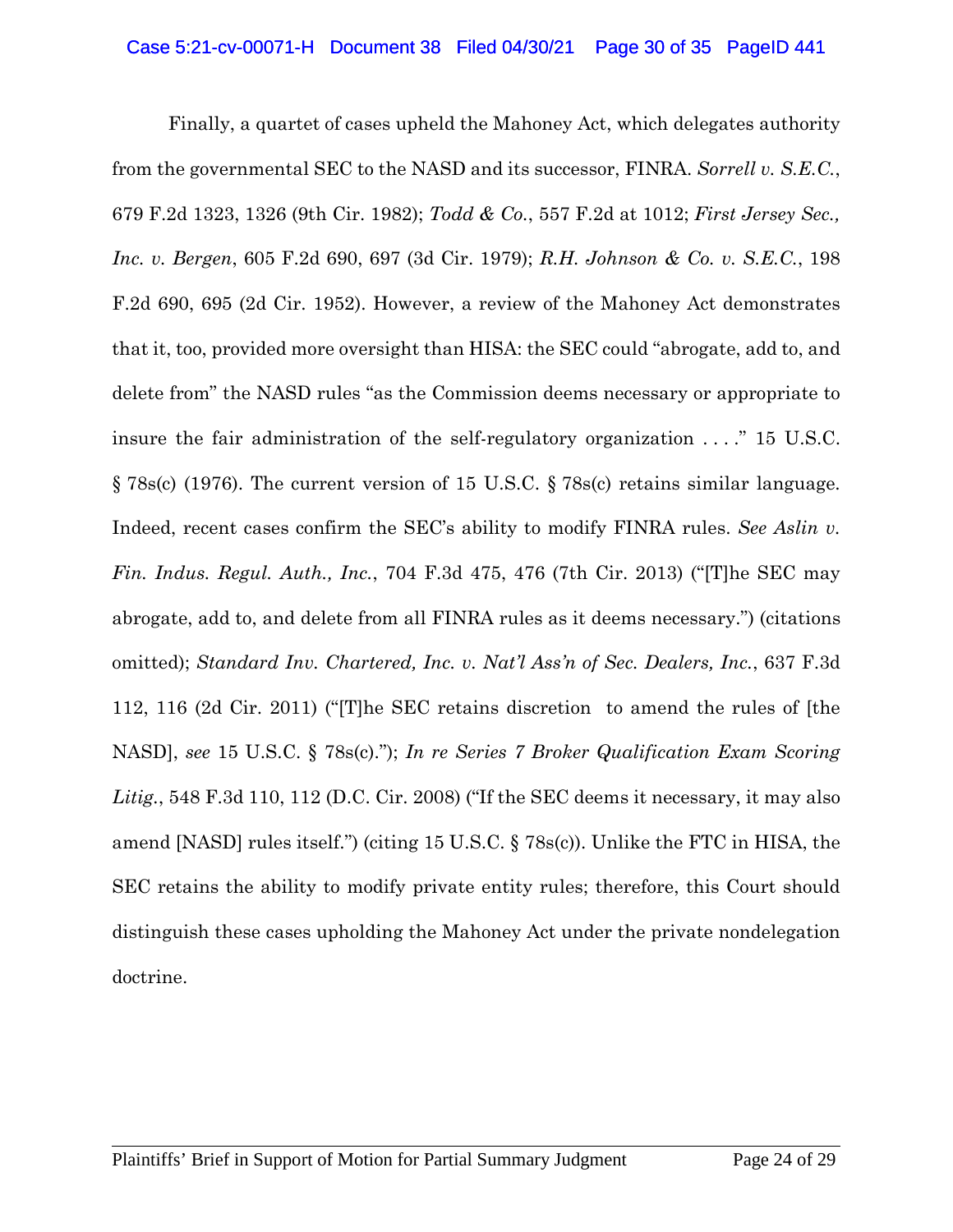## **D. HISA violates the private nondelegation doctrine because it allows private entities to make some decisions with no governmental oversight whatsoever.**

HISA delegates to private entities the power to make three types of decisions with no governmental oversight at all; therefore, these decisions are easy to identify as nondelegation violations because the FTC cannot even approve or disapprove them.

First, HISA delegates legislative authority to the Nominating Committee to "select the initial members of the Board" of the Authority and the initial committee members of the Authority. § 1203(d), 134 Stat. at 3255. The Nominating Committee intends to appoint the board members in Spring 2021, and there is no oversight from the FTC over the decision. *See* Facts ¶ 34. The appointment will cause harm to plaintiffs because the Authority will have significant regulatory authority over them and because the board will contain economically self-interested actors who are competitors to plaintiffs. See Section II, *infra*. It is also undisputed that the Nominating Committee is a private entity. §1203(d)(1)(A), 134 Stat. at 3255. Congress specified as much in HISA, calling the Nominating Committee "independent members selected from business, sports, and academia." §1203(d), 134 Stat. at 3255. The delegation of such an important task to a purely private entity with no governmental oversight violates the private nondelegation doctrine.

Second, neither Congress nor any other governmental actor played a role in selecting the Nominating Committee. Instead, a sole private, unelected paralegal at the Authority's law firm appointed temporary Directors to the Authority, who then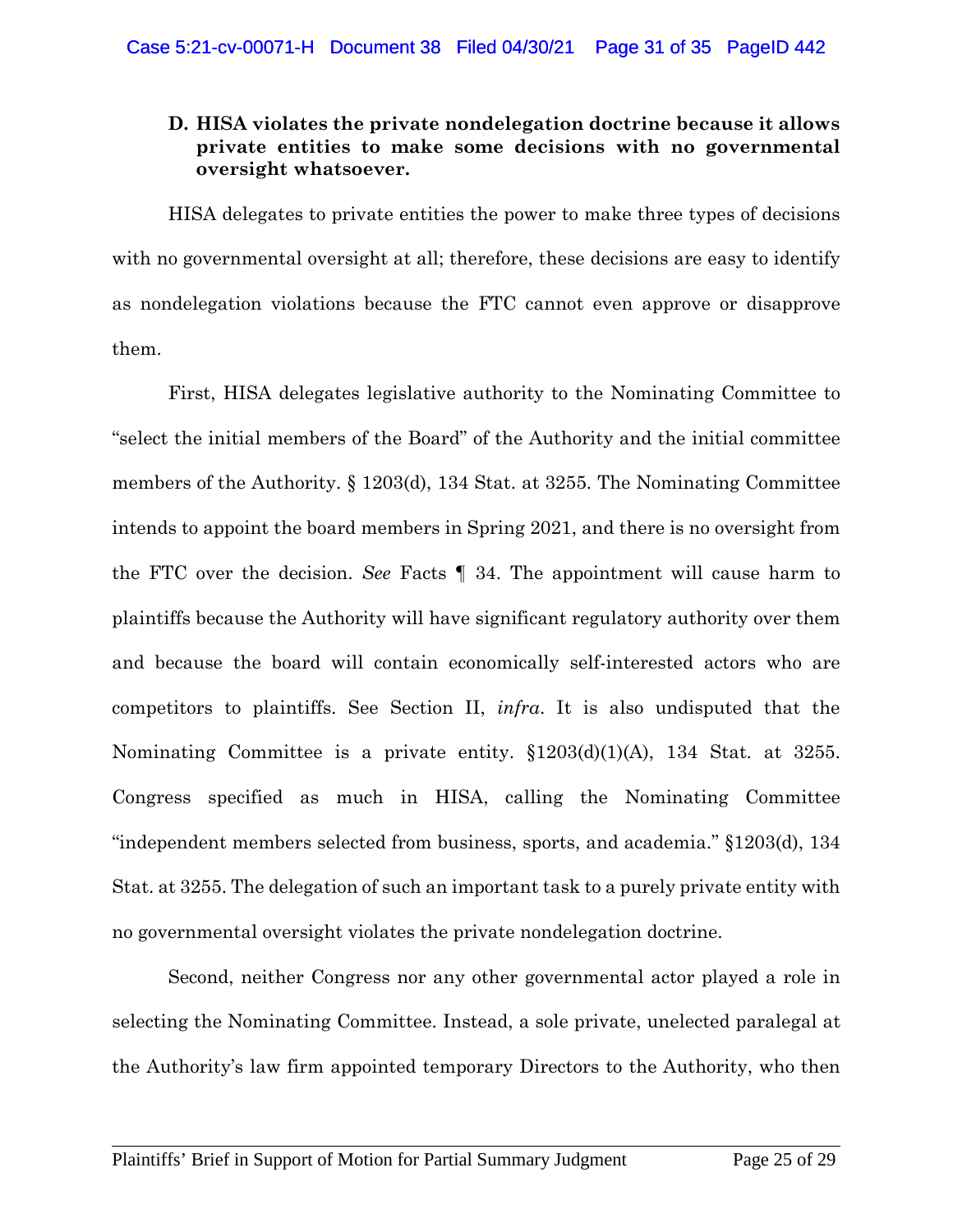#### Case 5:21-cv-00071-H Document 38 Filed 04/30/21 Page 32 of 35 PageID 443

appointed the Nominating Committee. *See* App'x 96, 99. This, too, is an unlawful delegation of governmental authority. If Congress wants to imbue an entity with the power to appoint a regulatory board, it must play a role in its selection.

Third, HISA delegates to the Authority "subpoena and investigatory authority with respect to civil violations committed under its jurisdiction." § 1205(h), 134 Stat. at 3262. Once again, HISA gives the FTC no role to approve, disapprove, or modify decisions of the Authority regarding issuing subpoenas or exercising its investigatory authority. Instead, the Authority may wield this tremendous power without check. Thus, one private entity may compel one of its competitors to come before it and give testimony under oath. This unchecked power violates the private nondelegation doctrine.

## **II. HISA violates the private nondelegation doctrine and the Due Process clause because it gives economically self-interested actors the power to regulate their competitors.**

When Congress gives an "economically self-interested actor [the power] to regulate its competitors," it violates the Due Process clause found in the Fifth Amendment. *Ass'n of Am. R.Rs. v. Dep't of Transp.*, 821 F.3d 19, 23 (D.C. Cir. 2016) (*Amtrak II*); *see also Carter Coal*, 298 U.S. at 312. The legal analysis is the same whether the economic self-interest constitutes a violation of the Due Process clause or the private nondelegation doctrine: "neither court nor scholar has suggested a change in the label would effect a change in the inquiry." *Amtrak*, 721 F.3d at 671, n. 3. Therefore, plaintiffs will consider these two analyses together.

In two cases that remain good law, the Supreme Court used the Due Process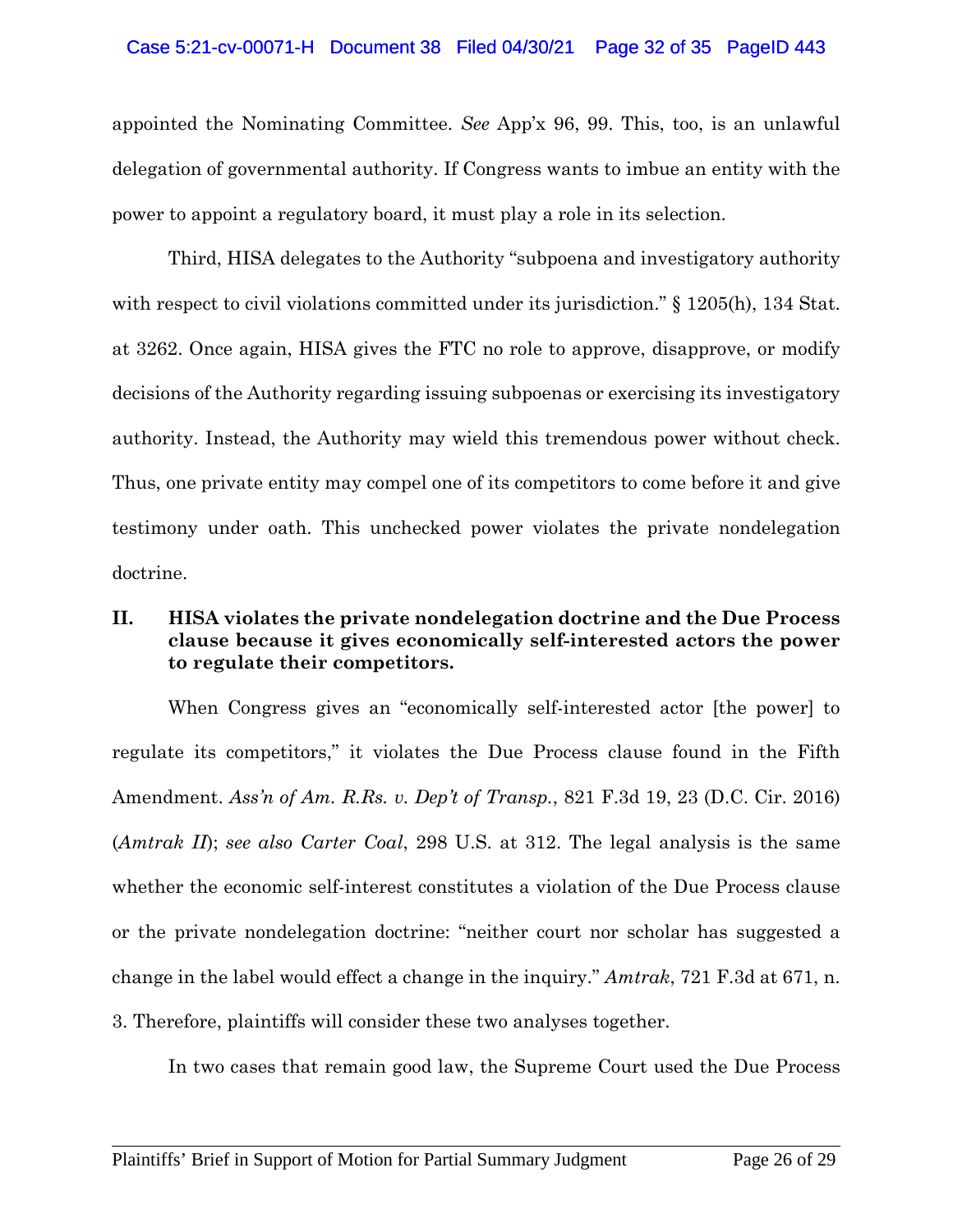#### Case 5:21-cv-00071-H Document 38 Filed 04/30/21 Page 33 of 35 PageID 444

clause to enjoin statutes for giving some private persons veto power over other private persons' construction projects. *See Washington ex rel. Seattle Title Trust Co. v. Roberge*, 278 U.S. 116, 118-19 (1928); *Eubank v. City of Richmond*, 226 U.S. 137, 140- 41 (1912). The arrangement in HISA is even worse: rather than allowing indirect extraction of profit from another, HISA allows the direct extraction of fees by one private entity from another.  $\S 1203(f)(3)(C)(ii)$ , 134 Stat. at 3257. In essence, a private entity is given the power of taxation.

HISA designates four of the members of the Board of the Authority to be economically self-interested actors, and they are given authority to regulate their competitors.  $\S$  1203(b)(1)(B), 134 Stat. at 3253-54. These four board members are given a tremendous amount of power over their competitors, including the power to charge fees and the power to ban their competitors from racing.  $\S 1203(f)(3)(C)(ii)$ , 134 Stat. at 3257; § 1208(d)(3)(A), 134 Stat. at 3572. In addition, because the other five board members can have no ties to horse racing, the self-interested board members will wield considerable influence and likely encourage the other board members how to vote.

Additionally, under HISA the entire Board of the Authority is selected by a private Nominating Committee. This private Nominating Committee was handpicked by a small group of owners and trainers within the horseracing industry who supported passage of HISA, over the objections of thousands of owners and trainers represented by Plaintiffs, who will be regulated by HISA. *See* Facts ¶ 25.

Further, HISA creates two standing committees to advise and guide the Board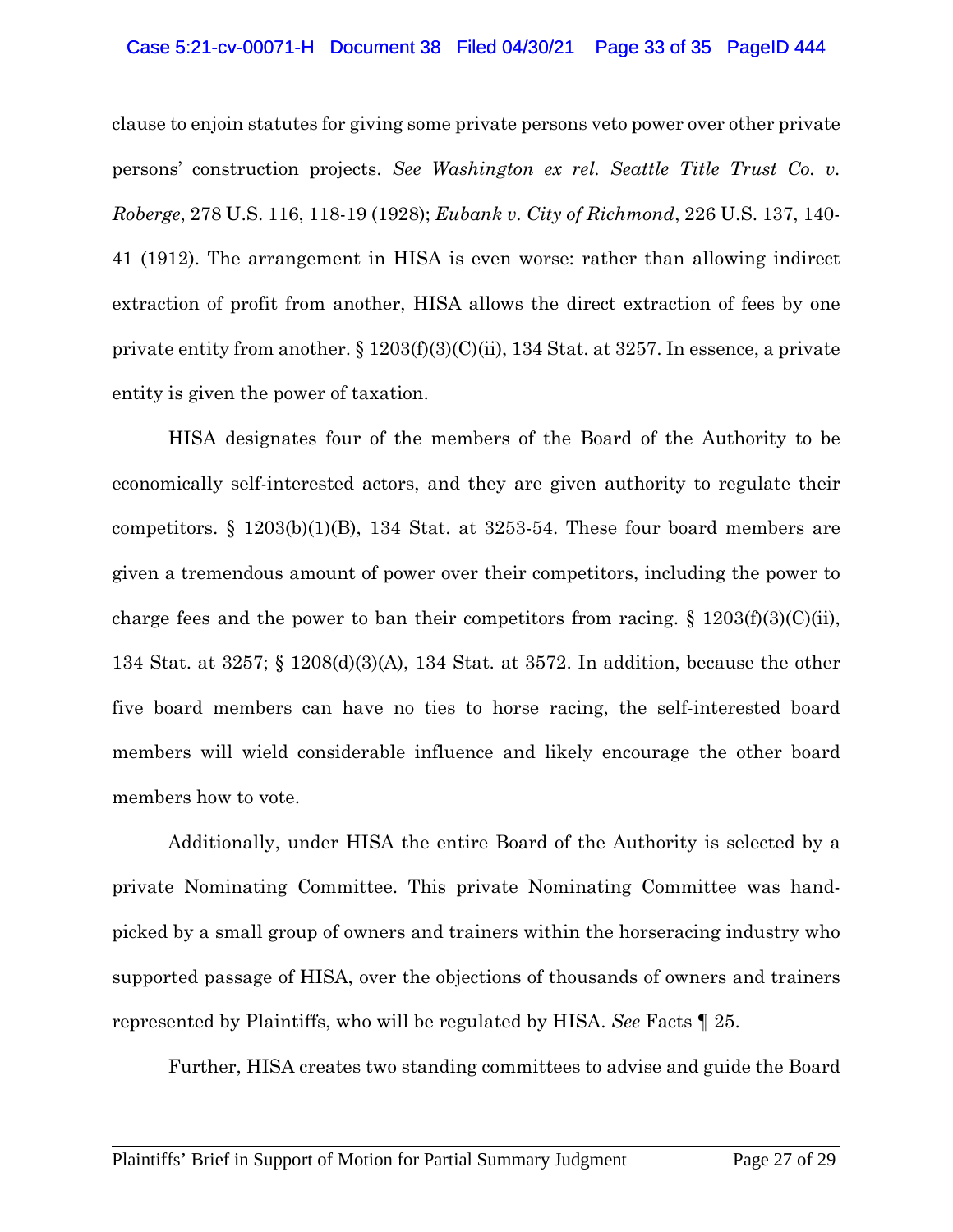#### Case 5:21-cv-00071-H Document 38 Filed 04/30/21 Page 34 of 35 PageID 445

in drafting its regulations: one on anti-doping and medication control and one on racetrack safety. § 1203(c), 134 Stat. at 3254-55. A minority of these members will also be members of the horseracing industry, economically self-interested actors, and likely persuasive over their non-industry peers. *Id*.

HISA allows for the businesses of this small group of owners and trainers to thrive. Meanwhile, HISA will harm thousands of horsemen and drive many of them out of the industry by artificially increasing the costs and fees of participation. HISA also harms Plaintiffs by creating a regulatory body that will subject them to onerous regulations and the ability to ban them from racing. By granting these self-interested actors the authority to regulate their competitors, Congress violated the Due Process Clause and the private nondelegation doctrine.

#### **CONCLUSION**

For the foregoing reasons, the Court should grant Plaintiffs' Motion for Summary Judgment, declare the Horseracing Integrity and Safety Act unconstitutional, and issue an injunction prohibiting Defendants from enforcing it.

Dated: April 30, 2021 Respectfully Submitted,

Fernando M. Bustos (Texas Bar. No. 24001819) Bustos Law Firm, P.C. 1001 Main Street, Suite 501 Lubbock, Texas 79408 Telephone (806) 780-3976 fbustos@bustoslawfirm.com